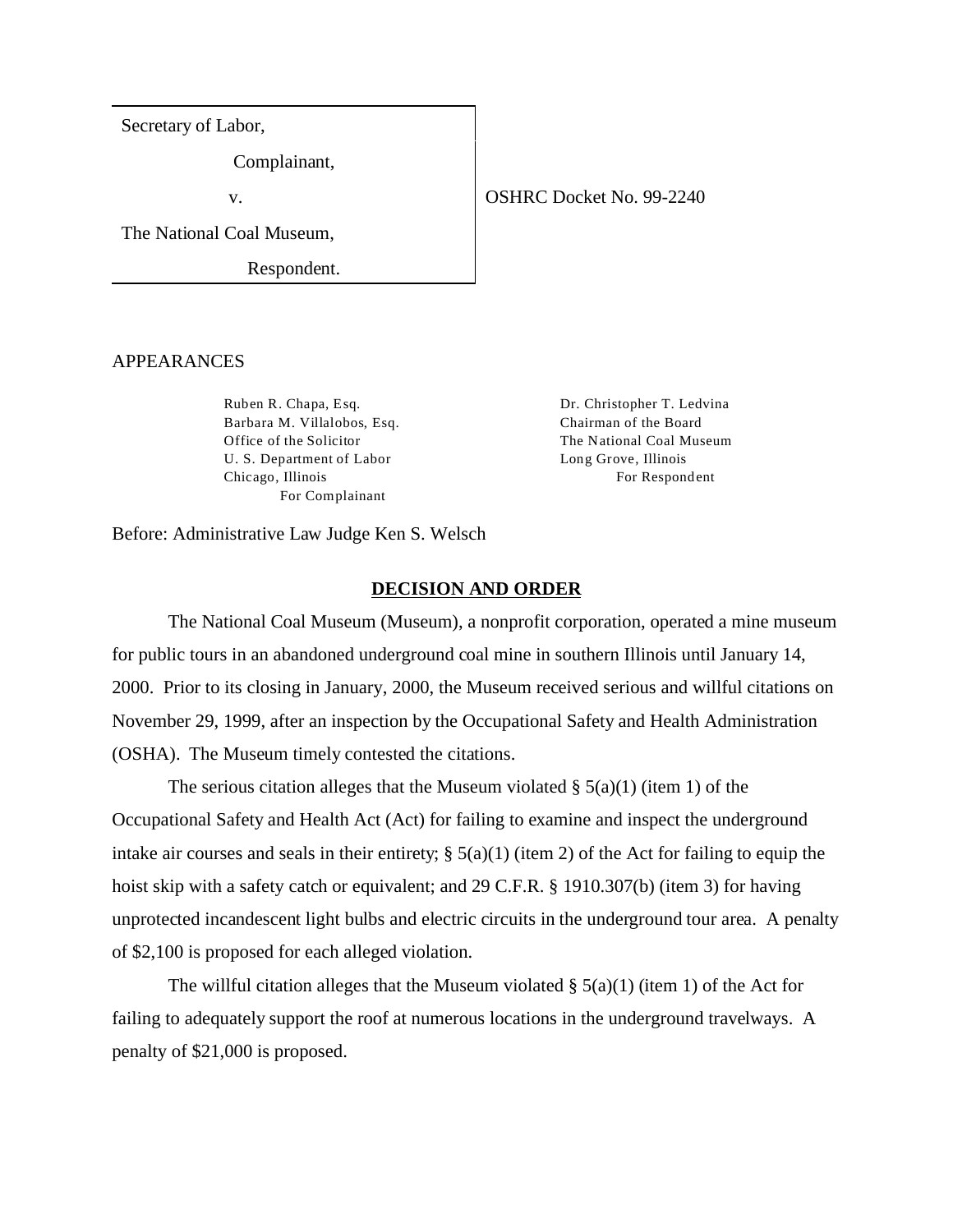The hearing was held in Chicago, Illinois, on November 15-17 and December 5-8, 2000. The Museum is represented *pro se* by its owner, Dr. Christopher Ledvina. At the hearing, the Secretary withdrew item 2 of serious Citation no. 1 (Tr. 31). Also, the parties stipulate that during the applicable period, the Museum employed employees and was in a business which affected commerce within the meaning of the Act (Tr. 20, 32). Jurisdiction and coverage is established.<sup>1</sup> The parties filed post-hearing briefs.

The Museum denies the alleged violations, their classifications and the reasonableness of the proposed penalties. The Museum argues that OSHA's jurisdiction was preempted by Federal and state mine laws, pursuant to  $\S 4(b)(1)$  of the Act. Also, the Museum claims unreasonable inspection by OSHA, in violation of § 8(a) of the Act, and vindictive prosecution.

The Museum's preemption, vindictive prosecution, and unreasonable inspection defenses are rejected. However, based on the record, items 1 and 3 of serious Citation no. 1 are vacated. Item 1 of willful Citation no. 2 is affirmed as serious and a penalty of \$5,000 is assessed.

### *Background*

On May 7, 1996, the Museum obtained an abandoned underground coal mine in West Frankfort, Illinois. Mine #25 had been owned by the Old Ben Mine Company since 1978 and had produced coal for sale until October, 1994. After acquiring the property, the Museum<sup>2</sup> converted the underground coal mine into an exhibition and tourist attraction. The Museum reopened the underground mine for public tours on August 15, 1996 (Tr. 551, 549, 1411, 1461). When it closed in January, 2000, there were four employees with underground duties and three employees in the office (Tr. 981, 1464).

<sup>&</sup>lt;sup>1</sup>Although the Museum is no longer in business, the Secretary has jurisdiction to initiate civil enforcement action because the alleged violations occurred while the Museum was still in business and had employees. *Joel Yandell d/b/a Triple L. Tower*, 18 BNA OSHC 1623 (No. 94-3080, 1999).

<sup>&</sup>lt;sup>2</sup>The Museum also owned the nearby Orient 2 mine which was an above-ground historical mine site (Tr. 121, 1454-1455).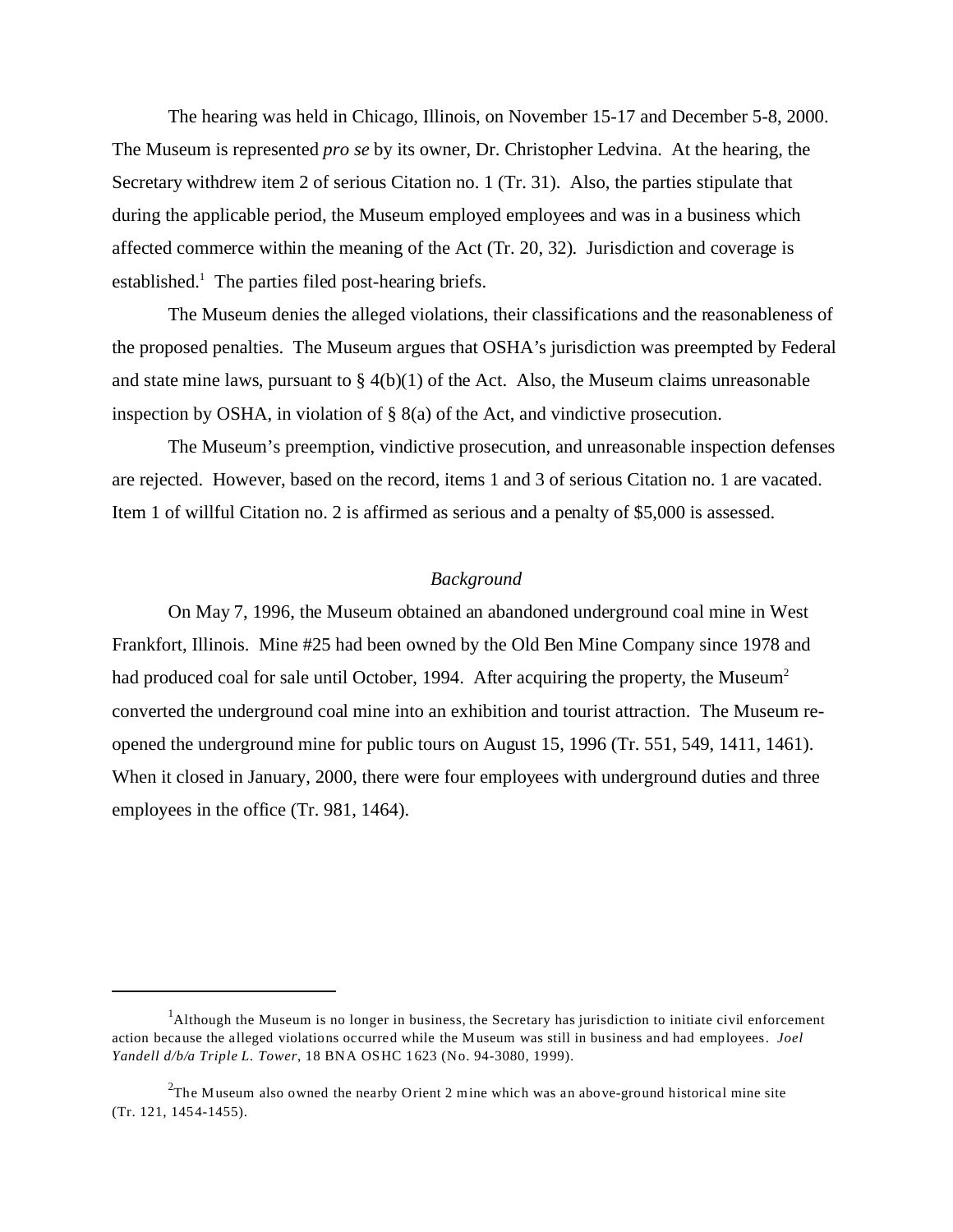The Museum's owner and chairman of the board was Dr. Christopher Ledvina.<sup>3</sup> Janet Howe, co-founder, was the secretary/treasurer (Tr. 1312). The Museum's superintendent was William Bullock, a former miner with 37 years of coal mine experience (Tr. 982, 984). The Museum employed other experienced miners to maintain the underground facilities, operate the hoist, and act as tour guides (Tr. 981, 1076, 1089, 1334, 1369). The former miners held certificates as hoist operators, mine examiners and mine managers (Tr. 1111). During its peak, the Museum employed approximately 22 employees (Tr. 1464).

Mine #25 covered approximately 18 square miles (Tr. 1141-1142). The Museum's above ground facilities included a parking lot, a large hoist capable of carrying 40 people below ground, and a large metal building which housed the hoist drive mechanism, an old miners' washroom, and a gift store (Exh. R-5; Tr. 65, 1092-1093). The hoist was located at "B" shaft, which also functioned as the air upcast and downcast for the underground mine's ventilation system. "A" shaft functioned as a downcast (Tr. 63, 129, 516-517, 780, 1119).

The underground mine, approximately 600 feet below ground, consisted of a maze of connecting tunnels referred to as passageways, travelways and crosscuts (Exh. C-2; Tr. 1093, 1410). Approximately 68 concrete seals<sup>4</sup> had been placed in tunnels around the perimeter to separate the unused areas of the abandoned mine from the Museum. The Museum comprised an area approximately 2,300 feet by 1,000 feet<sup>5</sup> (Tr. 503, 890-891, 1087). The public tour area covered approximately 400 feet by 800 feet (Tr. 1101). The tour area had displays showing an actual mine collapse and mine equipment such as the continuous miner (Exh. C-2; Tr. 248, 1095- 1098). The tour area started at the hoist in "B" shaft and was identified by yellow ropes, hanging lights and a chainlink screen along the roof (Tr. 57, 248, 1046-1047). In three years of operation, over 70,000 visitors had toured the underground mine (Tr. 1002, 1409).

 $3$ Dr. Ledvina has a doctorate degree in philosophy and mining engineering. He had worked in the coal mines as a supervisor until a mine accident in 1978 left his lower body paralyzed. He is now in a wheelchair (Tr. 1145-1148). Dr. Ledvina used money received from his Workers' Compensation settlement to start the Museum (Tr. 1435).

 $4A$  seal is a wall erected from floor to roof in a tunnel to separate the worked out from the active area of the mine (Tr. 808).

 $5$ The Museum's underground area of operation was not large compared to an active coal mine (Tr. 807).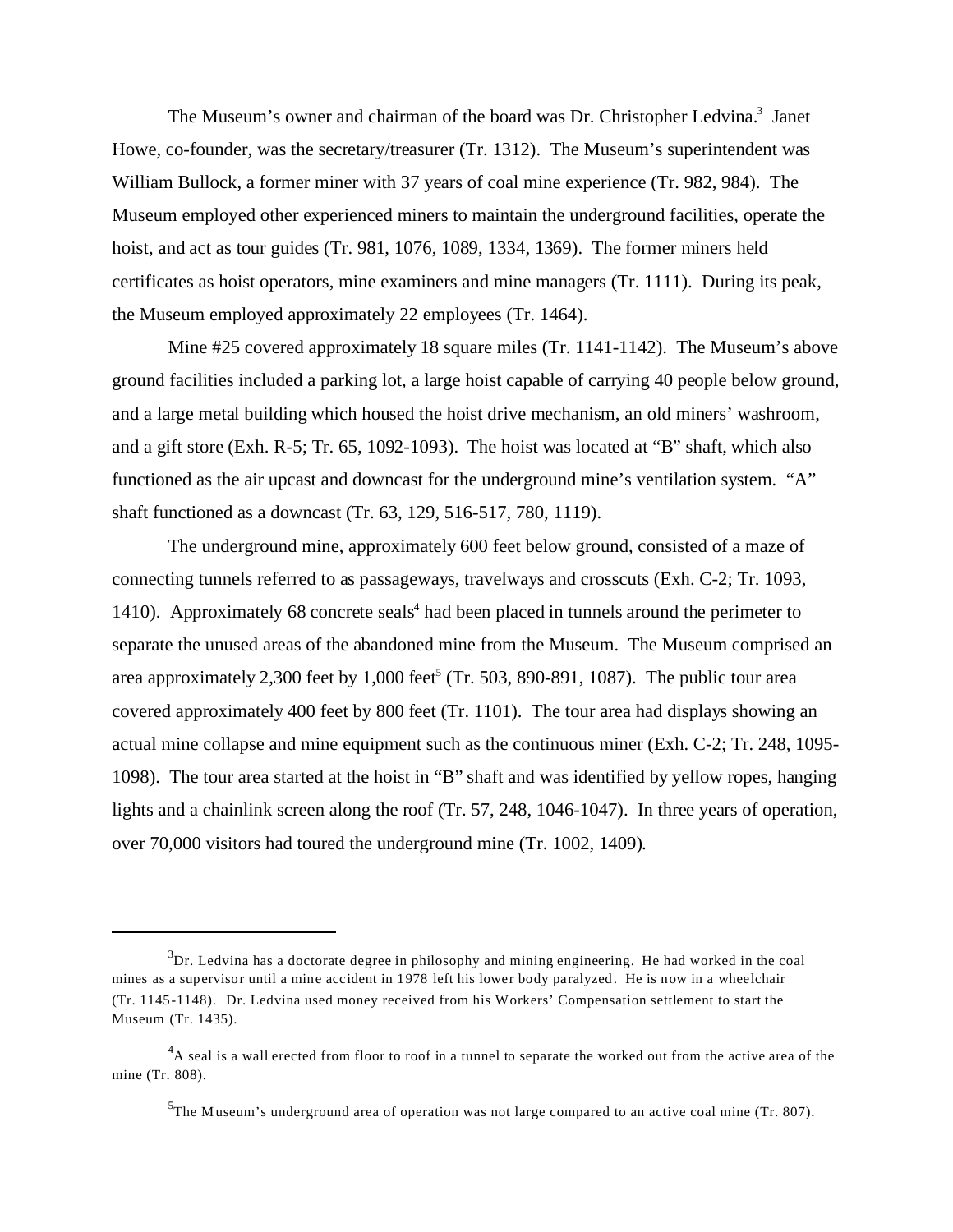From the Museum's inception, the State of Illinois, Division of Minerals and Mines, conducted regular inspections of the underground facilities under the Illinois Coal Mining Act (Exh. C-32). State mine inspector Jerry Odle conducted no less than 36 inspections prior to September 20, 1999. During his inspection, Odle prepared written inspection reports and gave copies to the Museum (Exh. R-10; Tr. 494, 536).

During the summer of 1999, the Museum began experiencing financial problems. In an attempt to raise money and awareness, Dr. Ledvina moved into the underground mine for thirty days in August, 1999. The Museum was also seeking financial assistance from the state (Exhs. C-41, C-42; Tr. 1415, 1464). According to Dr. Ledvina, the governor's office became interested and designated a task force to consider state funding. After the state declined, the Museum was visited by the state police, state fire marshals and state department of revenue (Tr. 1380, 1417- 1418, 1465-1466).

After an underground inspection on September 20, 1999, state mine inspector Odle issued the Museum an Order to Comply requiring corrections by September 26 in the roof support system and the water pump (Exhs. C-1, C-9). On September 27, Odle issued the Museum a Notice closing the mine to the public until the corrections were made (Exh. C-17). The Museum began some repair work (Tr. 103, 105, 143, 688, 989).

OSHA received a referral on September 30, 1999, from the Illinois Division of Minerals and Mines (Tr. 1163, 1177-1178). On October 1, 1999, OSHA compliance officer (CO) Cynthia Wagner initiated an inspection of the Museum (Tr. 54). CO Wagner, who lacked coal mining experience, was accompanied by state mine inspector Odle (Tr. 55, 109, 113). Superintendent Bullock participated in the opening conference and a portion of the walkaround inspection (Tr. 56, 58). After spending approximately three hours underground, CO Wagner issued the Museum a Notice of Imminent Danger<sup>6</sup> identifying as hazards unsafe roof support and the Museum's failure to inspect seals. The Notice of Imminent Danger referenced the state's inspection and closure Notice (Exh. C-3; Tr. 68, 115).

CO Wagner attempted to continue the OSHA inspection on October 6, 1999, but the Museum refused entry to state mine inspector Odle (Tr. 69-70). CO Wagner re-entered the mine

<sup>&</sup>lt;sup>6</sup>An imminent danger notice under § 13 of the Act is not a citation. It warns employees of unsafe conditions (Tr. 1216-1217).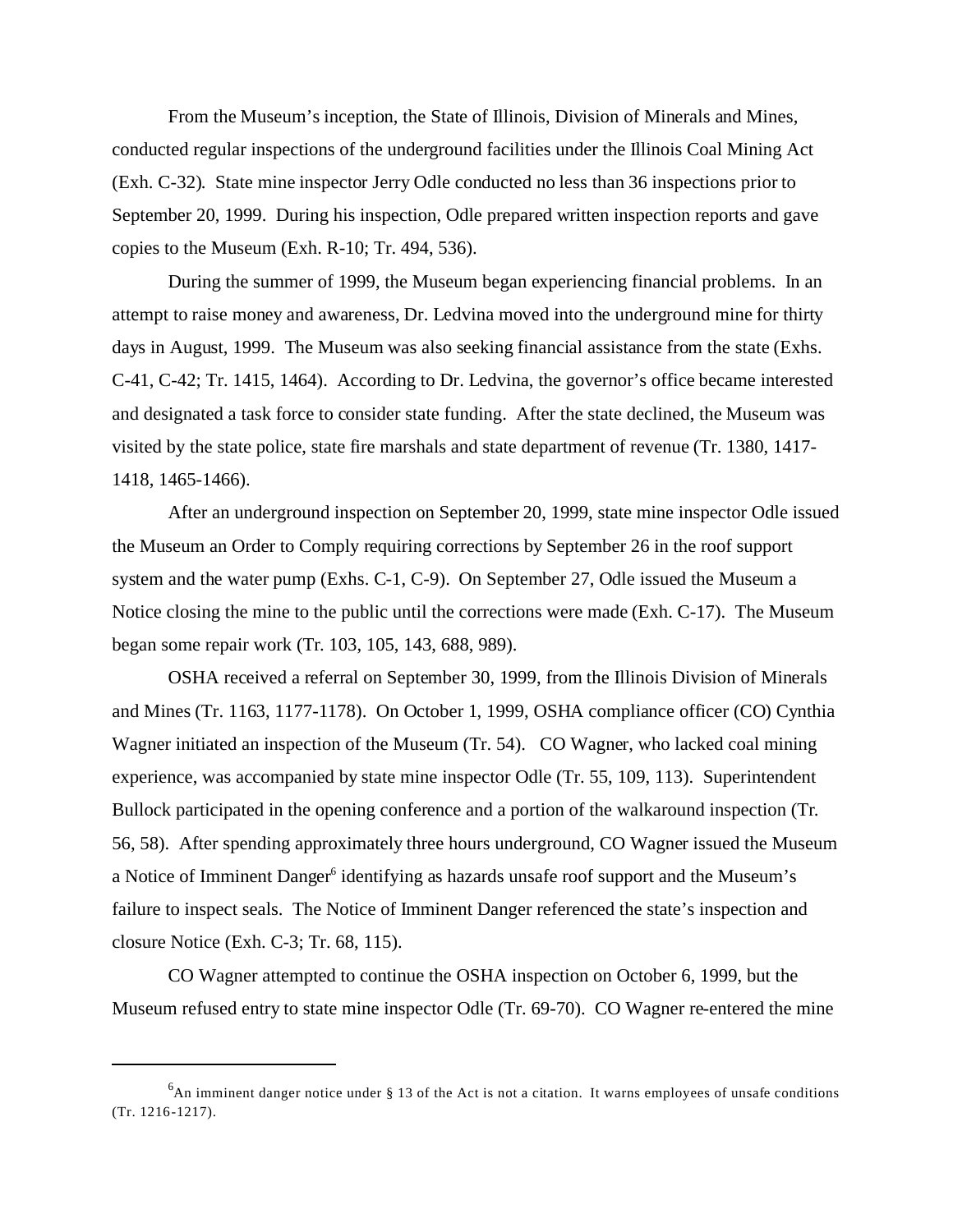on October 7 with OSHA compliance officer Greg Malone, who had previously been an inspector with the Federal Mine Safety and Health Administration (MSHA) (Tr. 71). On October 8, Dr. Ledvina called OSHA and refused entry to further OSHA inspections (Tr. 72). On October 12, the U. S. Magistrate granted OSHA an inspection warrant (Exhs. C-4, C-5). Other entries into the mine were made by OSHA on October 13, October 20, and November 5 (Tr. 75-76, 152, 275, 778). The underground inspections were delayed because of a problem with the hoist<sup>7</sup> (Exhs. C-6, C-7; Tr. 353).

OSHA's inspections involved at least three OSHA inspectors, the state mine inspector, and an MSHA inspector. Additionally, OSHA and MSHA inspectors observed activities of employees above ground from the gift store and parking lot during a three-week period when the hoist was not operating (Tr. 153, 474, 1302-1303).

As a result of OSHA's inspection, serious and willful citations were issued to the Museum on November 29, 1999, alleging in part a failure to inspect seals and air courses in their entirety, to protect light bulbs and conduit, and to adequately support the roof. The Museum went out of business on January 14, 2000 (Tr. 1377). During its operation, the Museum had no employees' lost time injuries or injuries to the public (Tr. 705, 1408).

#### *Discussion*

In addition to disputing the violations and proposed penalties, the Museum has asserted as affirmative defenses preemption under § 4(b)(1) of the Act, unreasonable OSHA inspection under § 8(a) of the Act, and vindictive prosecution.

### A. Preemption under § 4(b)(1) of the Act

The Museum argues that it was exempt from the requirements of the Act because OSHA's jurisdiction was preempted by the Mine Safety and Health Administration (MSHA), who enforces the Federal Mine Safety and Health Act, 30 U.S.C. § 801, *et seq*., and by the Illinois Division of Minerals and Mines' enforcement of the state Coal Mining Act (Museum's Closing Brief, pp. 14-34).

 $7$ OSHA had information that the hoist problem was rigged by Dr. Ledvina (Tr. 544-545).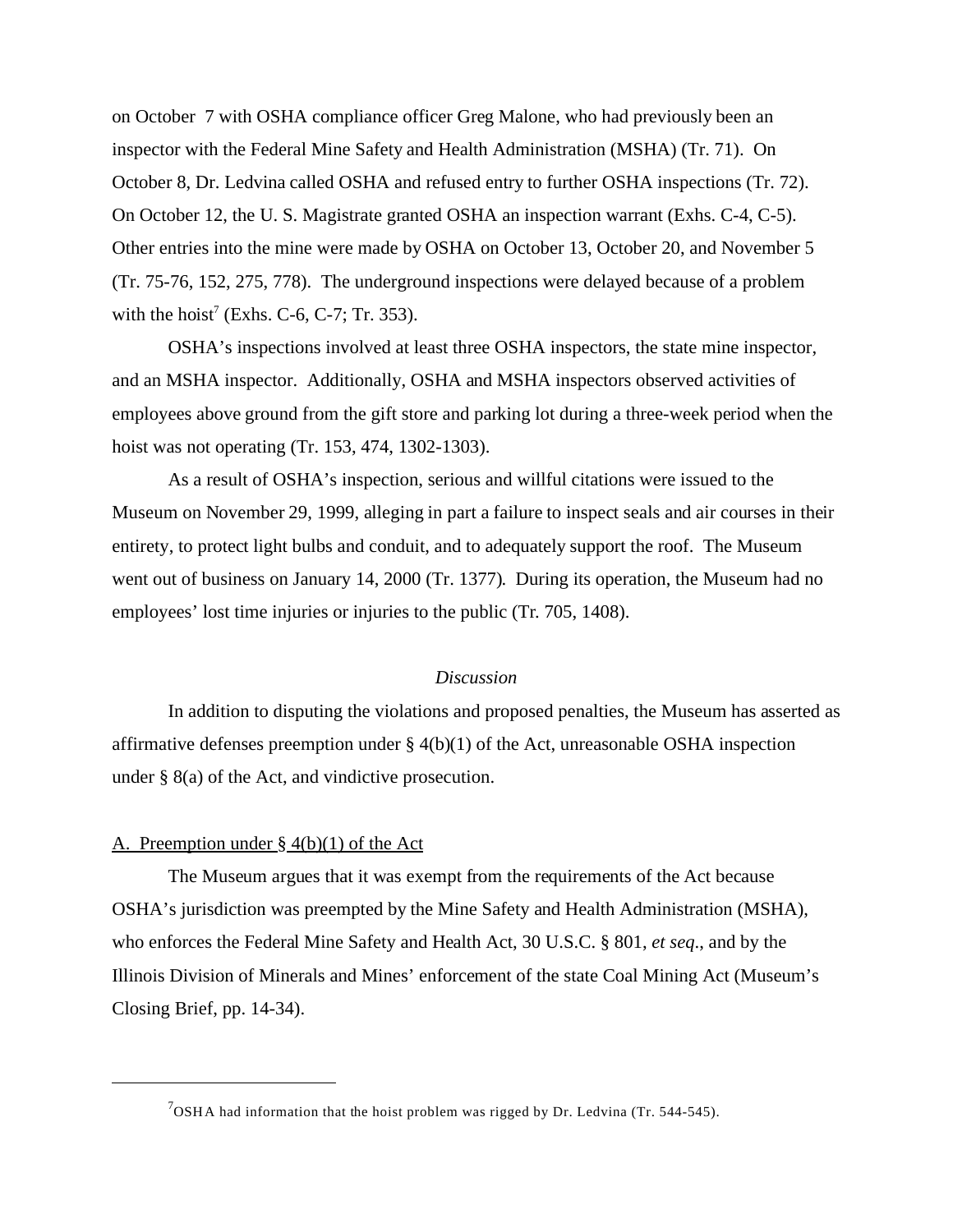There is no dispute that prior to the Museum obtaining mine #25, it was owned by the Old Ben Coal Company. Old Ben had extracted coal for sale from the mine from 1978 until October 14, 1994. When the mine was owned by Old Ben, it was regularly inspected by MSHA. After the Museum acquired mine #25 on May 7, 1996, it was inspected by Illinois Division of Minerals and Mines until October 20, 1999. The Museum was not inspected by MSHA (Exhs. R-6, R-10, Tr. 494, 549, 826, 891, 896).

OSHA's jurisdiction is limited by  $\S$  4(b)(1) of the Act, which provides:

Nothing in this Act shall apply to working conditions of employees with respect to which other Federal agencies and State agencies acting under section 274 of the Atomic Energy Act of 1954, as amended (42 U.S.C. 2021), exercise statutory authority to prescribe or enforce standards or regulations affecting occupational safety and health.

In order to establish preemption under  $\S 4(b)(1)$ , the employer must show that an agency other than OSHA possesses the statutory authority to regulate the health and safety of workers and that the other agency has taken action to exercise the authority by promulgating regulations to exempt the particular working conditions. *Northwest Airlines, Inc*., 8 BNA OSHC 1982 (No. 13647, 1980). Even if another agency has exercised authority, OSHA's jurisdiction is preempted only as to those working conditions actually covered by the other agency's regulations. *Alaska Trawl Fisheries, Inc*., 15 BNA OSHC 1699, 1703-1704 (No. 89-1192, 1992).

To determine whether OSHA's jurisdiction is preempted, the analysis involves: (1) whether the federal or state agency has enforcement authority to regulate the working conditions of employees; (2) whether a regulation has been promulgated by the Federal or state agency; and (3) whether the regulation promulgated covers the specific "working conditions" at issue. *Bush & Burchett, Inc.,* 117 F.3d 932, 936 (6th Cir. 1996).

### MSHA Jurisdiction

MSHA's jurisdiction is governed by the Federal Mine Safety and Health Act (FMSHA). The purpose of FMSHA is to provide for the safe working conditions of miners in mines,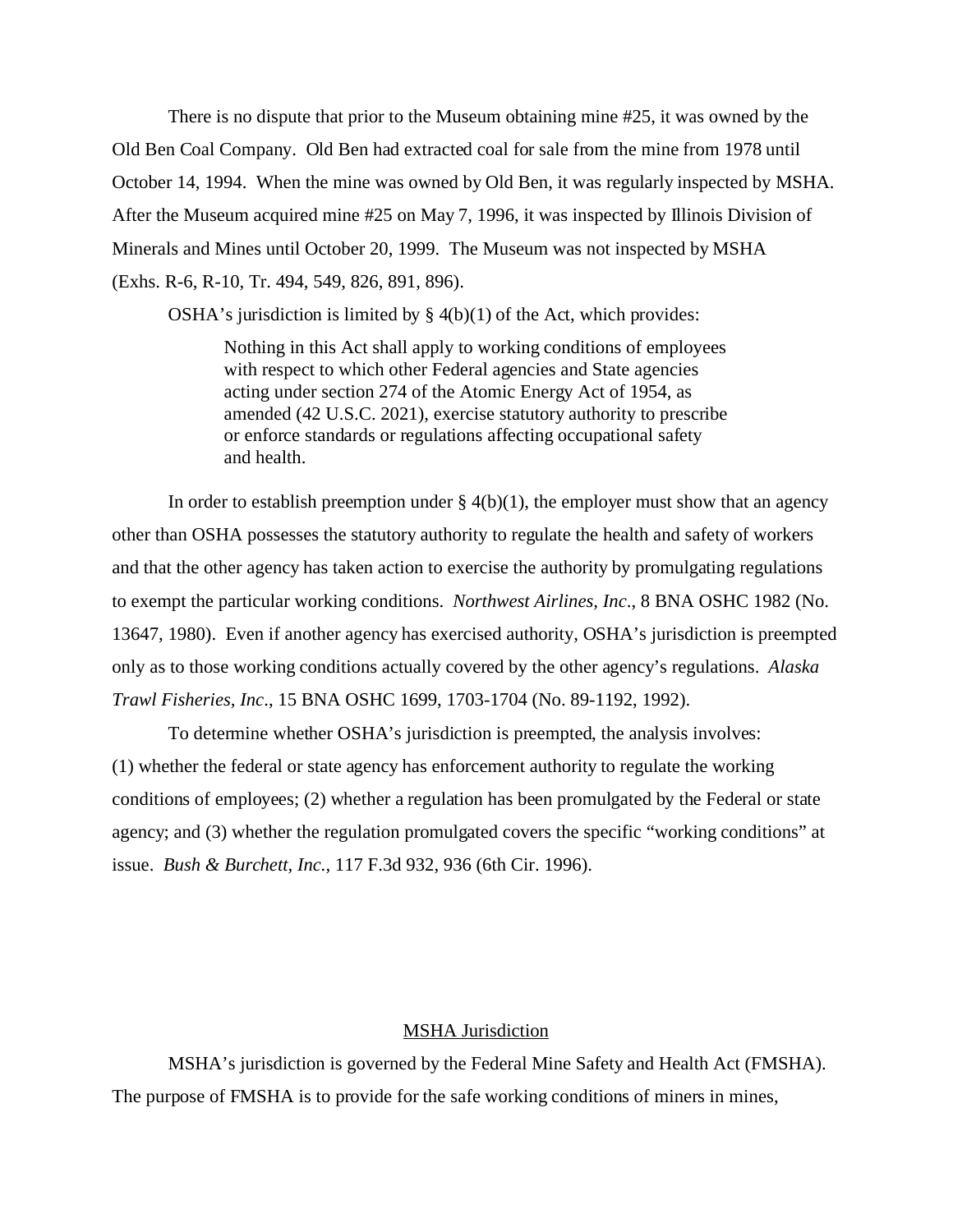including underground coal mines. FMSHA at § 802(h)(1) defines a "coal or other mine" to mean:

> (A) an area of land from which minerals are extracted in nonliquid form or, if in liquid form, are extracted with workers underground, (B) private ways and roads appurtenant to such area, and (C) lands, excavations, underground passageways, shafts, slopes, tunnels and workings, structures, facilities, equipment, machines, tools, or other property including impoundments, retention dams, and tailings ponds, on the surface or underground, used in, or to be used in, or resulting from, the work of extracting such minerals from their natural deposits in nonliquid form, or if in liquid form, with workers underground, or used in, or to be used in, the milling of such minerals, or the work of preparing coal or other minerals, and includes custom coal preparation facilities.

To avoid confusion regarding any overlap in jurisdiction, OSHA and MSHA signed an Interagency Agreement on March 29, 1979. In accordance with the Interagency Agreement, OSHA also issued an Instruction CPL 2.42 on March 14, 1980 (Exh. R-8). As stated in the Instruction, the interagency agreement is "designed to clarify situations involving overlapping jurisdiction between MSHA and OSHA with respect to the health and safety of miners." The agreement describes MSHA jurisdiction as promulgating and enforcing "safety and health standards regarding working conditions of employees engaged in underground and surface mineral extraction (mining), related operations, and preparation and milling of the minerals extracted." FMSHA identifies three mining activities, including extracting, milling minerals, and preparing coal or other minerals. *Lancashire Coal Co. v. MSHA,* 968 F.2d 388, 390 (3rd Cir. 1992) (MSHA lacked jurisdiction over an abandoned coal silo).

The Museum did not operate mine #25 for coal extraction, milling, or preparation. The Museum's business did not involve mining coal or other minerals for commercial purposes (Tr. 550, 732, 826, 1100). The pieces of coal that were picked up by tourists from the mine floor or sold in the gift store were not from extraction or milling operations (Tr. 578, 913-914). Such pieces of coal were incidental to the Museum's purpose as a tourist attraction. The Museum's employees were not mining coal. The employees were tour guides (Tr. 250, 1076). The Museum's business was tourism (Tr. 577). The Museum was a non-profit business, and its funding did not come from the sale of coal (Tr. 19, 37). Its funding came from donations,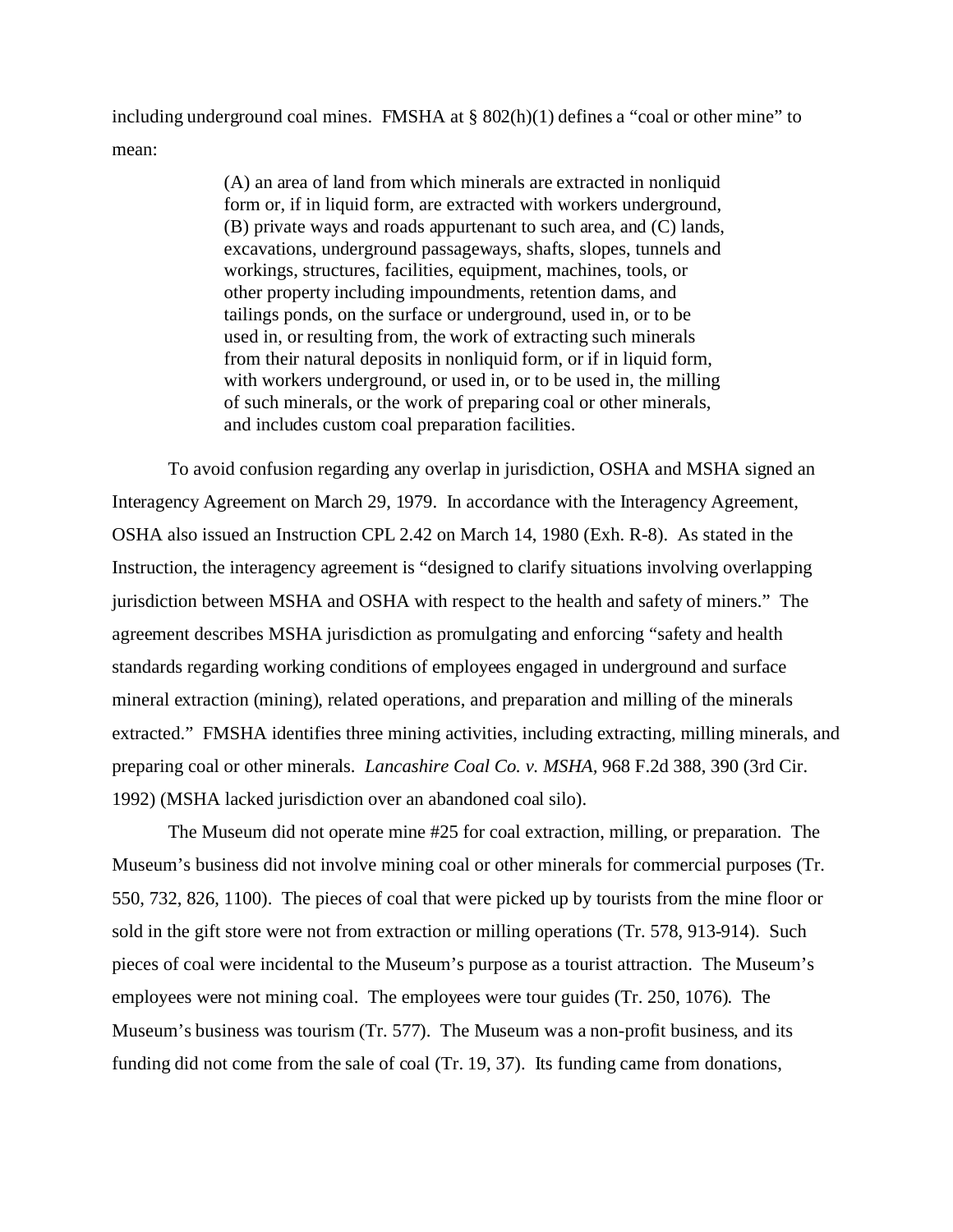admissions, memberships, and the gift store (Tr. 1125). Its state permit was to operate a mine museum, not a coal mine (Tr. 1411).

Superintendent Bullock described the Museum as "in the tourism business." He testified that "[w]e were a museum. We would take people underground and show them the underground workings of an actual coal mine" (Tr. 982). The Museum did not refer to or try to comply with MSHA regulations (Tr. 1003).

From its inception, the Museum had been informed that MSHA lacked jurisdiction and would not make inspections (Tr. 6, 828, 878, 990, 1008, 1133-1134, 1332). On November 10, 1999, MSHA specifically wrote the Museum that it had no jurisdiction over mine #25 (Exh. R-7). MSHA had changed mine #25's status to permanently abandoned when the Museum took possession (Exh. R-6; Tr. 827, 898). The Museum was not given a new mine identification number by MSHA (Tr. 878, 1143).

Also, the initial reference to MSHA regulations in the OSHA citations issued to the Museum does not establish preemption. As described by assistant area director Janis Barrier, MSHA standards were identified as the basis for correcting the hazards (Tr. 1211).

OSHA's jurisdiction was not preempted by MSHA. The Museum was not mining coal; it was an exhibition facility for public tours (Tr. 555). The mining of coal had ceased when the Old Ben Mine Company closed its operation.

# State Jurisdiction

OSHA's jurisdiction was also not preempted by the Illinois Division of Minerals and Mines' enforcement of the Coal Mining Act. Under  $\S$  4(b)(1), OSHA is preempted by state agencies acting under § 274 of the Atomic Energy Act of 1954, as amended (42 U.S.C. 2021). The Illinois Division of Minerals and Mines was not shown to be such a state agency.

Illinois is also not acting under OSHA's state planned system (Tr. 1301). Section 18 of the Act provides that states, if approved, have authority to conduct OSHA inspections. Illinois is within the Federal system and is not a state planned state (29 C.F.R. Part 1952). The state agency did not have authority to regulate employees' safety and health pursuant to § 18 of the Act.

Although the state agency made regular inspections, its state Coal Mining Act is similar to FMSHA in that coverage is limited to the extraction of coal. Section 103 of the Illinois Coal Mining Act defines a "mine and coal mine" to mean: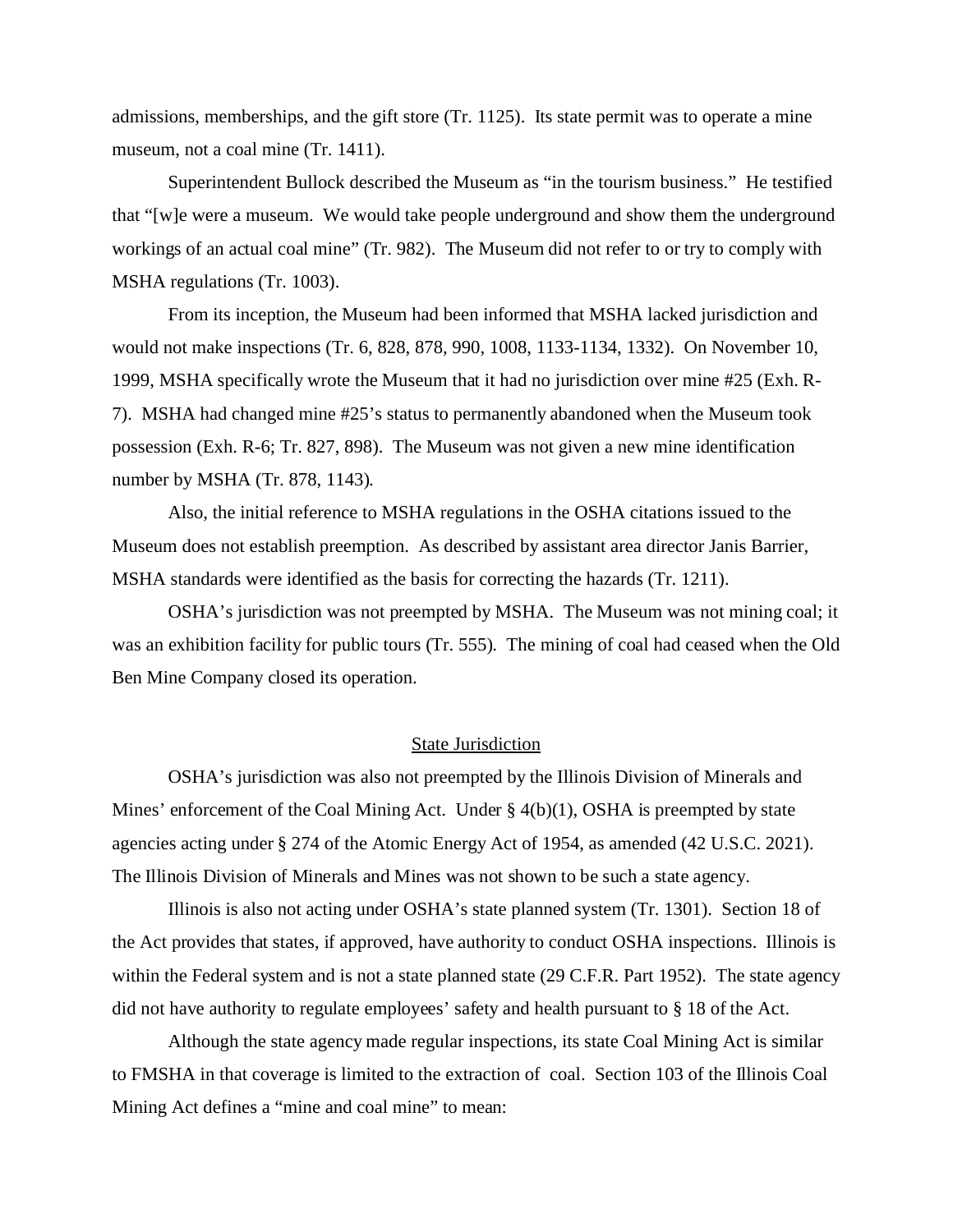any area of land and any structures, facilities, machinery, tools, equipment, shafts, slopes, tunnels, excavations, and other property, real or personal, placed upon, under or above the surface of such land by any person, used in, or to be used in, or resulting from, the work of extracting in such area bituminous coal, lignite, or anthracite, from its natural deposits in the earth by any means or method including the method known as carbon recovery, and the work of preparing the coal so extracted, and includes custom coal preparation facilities (Exh. C-32).

As stated, the Museum was not engaged in extracting coal (Tr. 732). The Museum did not record the sale of coal with the state (Tr. 740). As noted by state inspector Odle, Federal MSHA and the Illinois Division of Minerals and Mines inspect the same mines (Tr. 727, 993). When the state agency referred the matter to OSHA, Illinois had decided to stop inspecting the mine (Tr. 671, 683, 686). OSHA's jurisdiction was not preempted by the state agency (Tr. 1210, 1301).

# B. Reasonableness of OSHA's Inspection under § 8(a) of the Act

The Museum alleges that OSHA's inspection was unreasonable because of the number of inspectors (OSHA, MSHA, and state) used and the number of days it took to complete the inspection. Such activity disrupted the Museum's business and eventually closed it. The Museum also argues that OSHA's inspection (1) forced Museum employees to enter dangerous areas of the mine, (2) diverted its employees during remediation efforts, (3) was conducted on weekends and overnight, and (4) took photographs underground without permission. The Museum seeks to dismiss the citations.

Section 8(a) of the Act directs that OSHA's inspection be conducted in a reasonable manner, at reasonable times, and within reasonable limits. To establish the affirmative defense, the employer must have evidence of unreasonable conduct by OSHA during the inspection. *Hamilton Fixture*, 16 BNA OSHC 1073, 1077 (No. 88-1720, 1993). The record must show that OSHA substantially failed to comply with the provisions of  $\S$  8(a), and such noncompliance substantially prejudiced the Museum. *Gem Industrial, Inc.*, 17 BNA OSHC 1185 (No. 93-1122, 1995). Evidence that an OSHA compliance officer conducted an inspection to harass an employer can be relevant to a § 8(a) defense. *See Quality Stamping Products Co*., 7 BNA OSHC 1285, 1287, n. 6 (No. 78-235, 1979).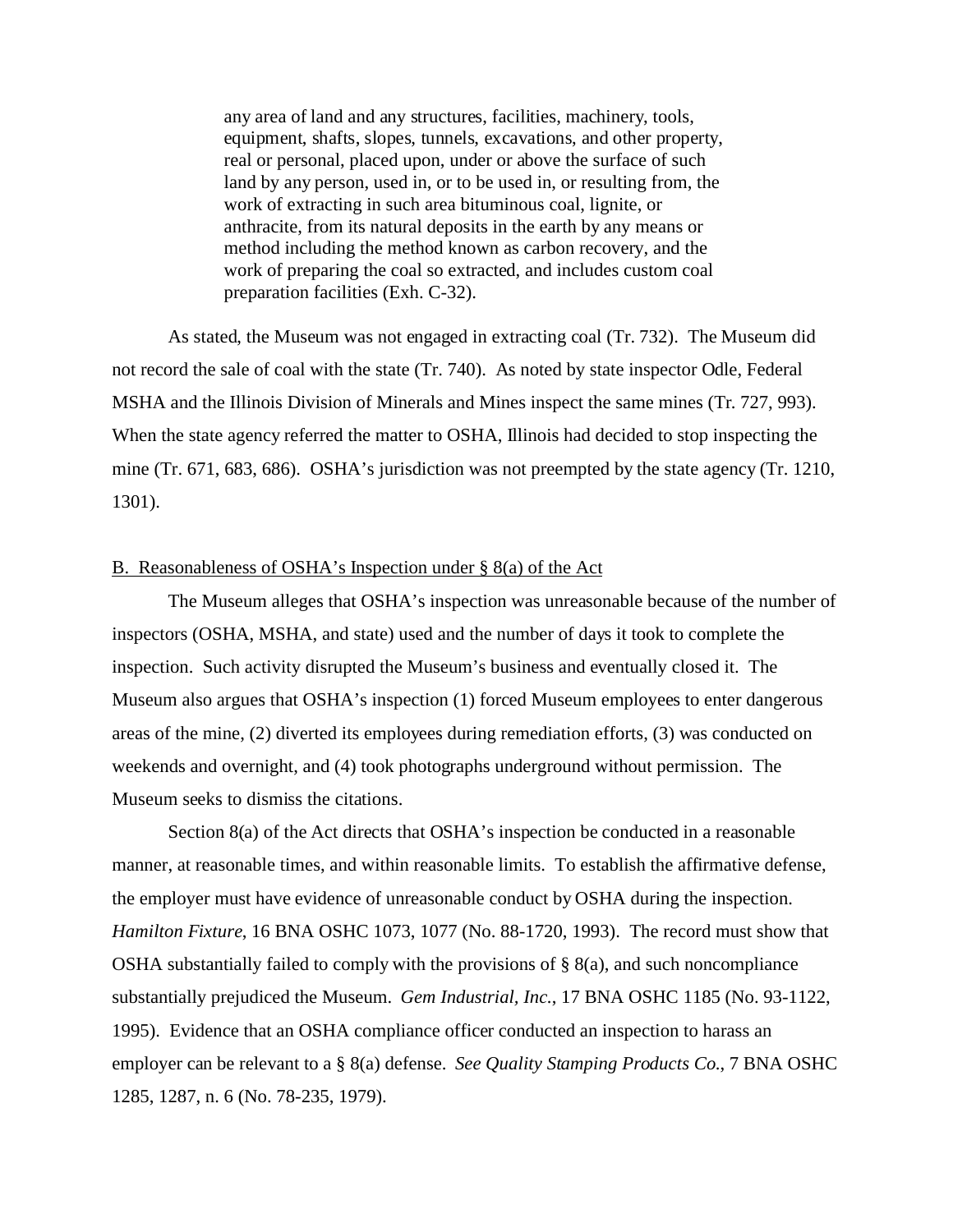Based on many years of reviewing OSHA cases, OSHA's inspection of the Museum does at *first glance* appear excessive as compared to a "typical" OSHA inspection. For this inspection, OSHA used at least three OSHA inspectors, numerous (6-8) MSHA inspectors and a state mine inspector (Tr. 419, 1001). OSHA conducted approximately five underground inspections (October 1, 7, 13, 20 and November 5) and spent an additional three weeks above ground observing employees (Tr. 153, 474, 1302). Also, OSHA issued an imminent danger notice after its first visit to the mine and obtained an inspection warrant after the second underground inspection. Such extensive activity by OSHA is viewed in the context of a small nonprofit employer with less than ten employees operating a public tourist attraction. The Museum had never been previously inspected by OSHA. It had regularly been inspected by the state and was under a state closure Order when OSHA initiated its inspection. OSHA assistant area director Janis Barrier described it as a "unique inspection" (Tr. 1288-1289).

Despite this appearance, OSHA's inspection was not unreasonable under § 8(a) of the Act. OSHA had jurisdiction and had received a valid referral of unsafe conditions underground from the state. OSHA inspectors, who lacked mining experience, needed to rely upon mine inspectors from MSHA and the state for technical assistance (Tr. 1245). Such reliance was reasonable and justified. The delays in OSHA's inspection, in part, were due to the Museum's insistence on an inspection warrant and the failure of the mine hoist to operate. Also, the conditions underground and OSHA's safety concerns, not only for the Museum's employees but also for its own inspectors, made the inspection more complex. There is no showing that OSHA forced any person into dangerous areas. Superintendent Bullock testified that at no time was he told by OSHA to walk under unsupported roof. In fact, OSHA warned him not be expose himself to roof hazards (Tr. 304-305, 1025-1026). Assistant area director Janis Barrier explained that the need for additional inspection days underground was because of OSHA's attempt to ascertain proper abatement methods (Tr. 1245). The Act sets no limitation on the number of days an inspection can take. Also, the alleged violations for the most part were cited under the General Duty Clause at  $\S$  5(a)(1) of the Act. These factors made the inspection more difficult, requiring more days and more personnel than other OSHA inspections.

With regard to photographs, the record fails to show that OSHA was advised not to take them. The Museum had no signs posted. Also, OSHA took precautions before taking photographs, including measuring methane levels (Tr. 291).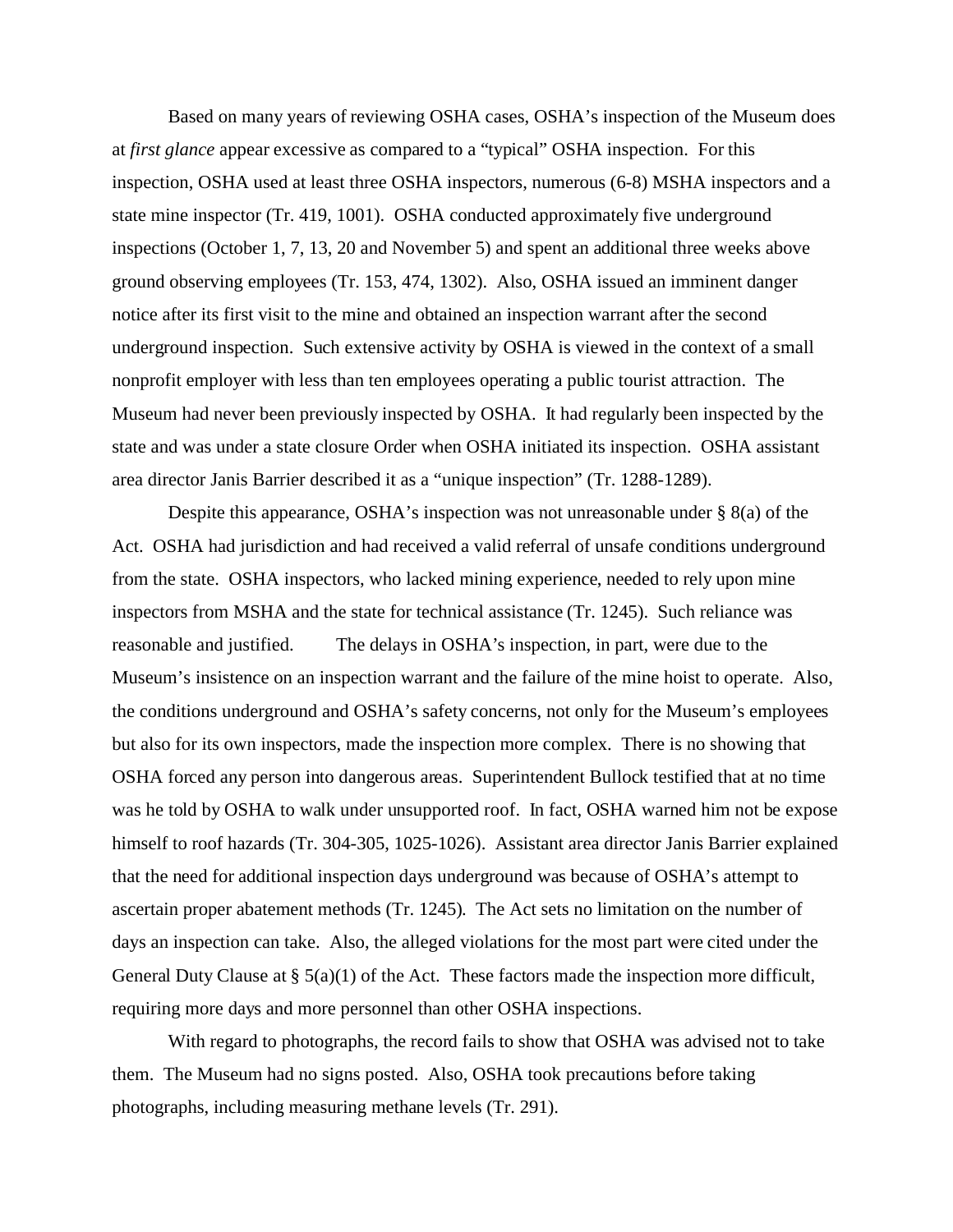Any disruption to the Museum's business was not unreasonable. The Museum was already closed to public tours based on the state's closure notice. Other than superintendent Bullock, other Museum employees were not involved in the OSHA inspection. During the initial inspection, Bullock even chose not to participate in a portion of the walk around (Tr. 56).

OSHA's affect on the Museum's time was not unreasonable. Although the hoist operator was required to remain at the hoist while people were underground, OSHA's underground inspections were less than three hours (Tr. 110, 276). The repair work by Museum employees was not hindered. OSHA's inspection was during normal business hours.

Section 8(a) of the Act was not violated. The Museum's real problem was the lack of funds for materials and manpower and not the OSHA inspection (Tr. 439, 1064).

## C. Vindictive Prosecution

The Museum alleges that OSHA's inspection was vindictive because it was based on an improperly motivated referral by the Illinois Division of Minerals and Mines. The Museum argues that OSHA's inspection was initiated before it had corrected the conditions noted in the state's Order to comply (Museum's Closing Brief, p. 10). The Museum seeks to dismiss the citations.

"Vindictive prosecution is a prosecution to deter or punish the exercise of a protected statutory or constitutional right." *United States v. Goodwin*, 457 U.S. 368, 372 (1982). There must be a showing that OSHA's action was taken in response to an exercise of a protected right. "If government misconduct is found, the court can dismiss the vindictively motivated charge or the entire action." *National Engineering & Contracting Co*., 18 BNA OSHC 1075, 1077 (No. 94-2787, 1997) (vindictive prosecution not found despite evidence that OSHA had referred to the employer as a "bad actor" and that OSHA would "play hardball" to "get them"). "In addition to evidence of animus or retaliatory motive," the party "must produce evidence tending to show that it would not have been cited absent that motive" *Id*. at 1078.

The record in this case does not support a vindictive prosecution defense. The Museum has not identified any protected right it exercised that caused OSHA to conduct its inspection and issue citations. OSHA received the referral from a state agency and it was obligated to investigate the allegations. The Museum's claim relates to the state's motivation in making the referral to OSHA, not OSHA's motivation to inspect. OSHA was required to inspect the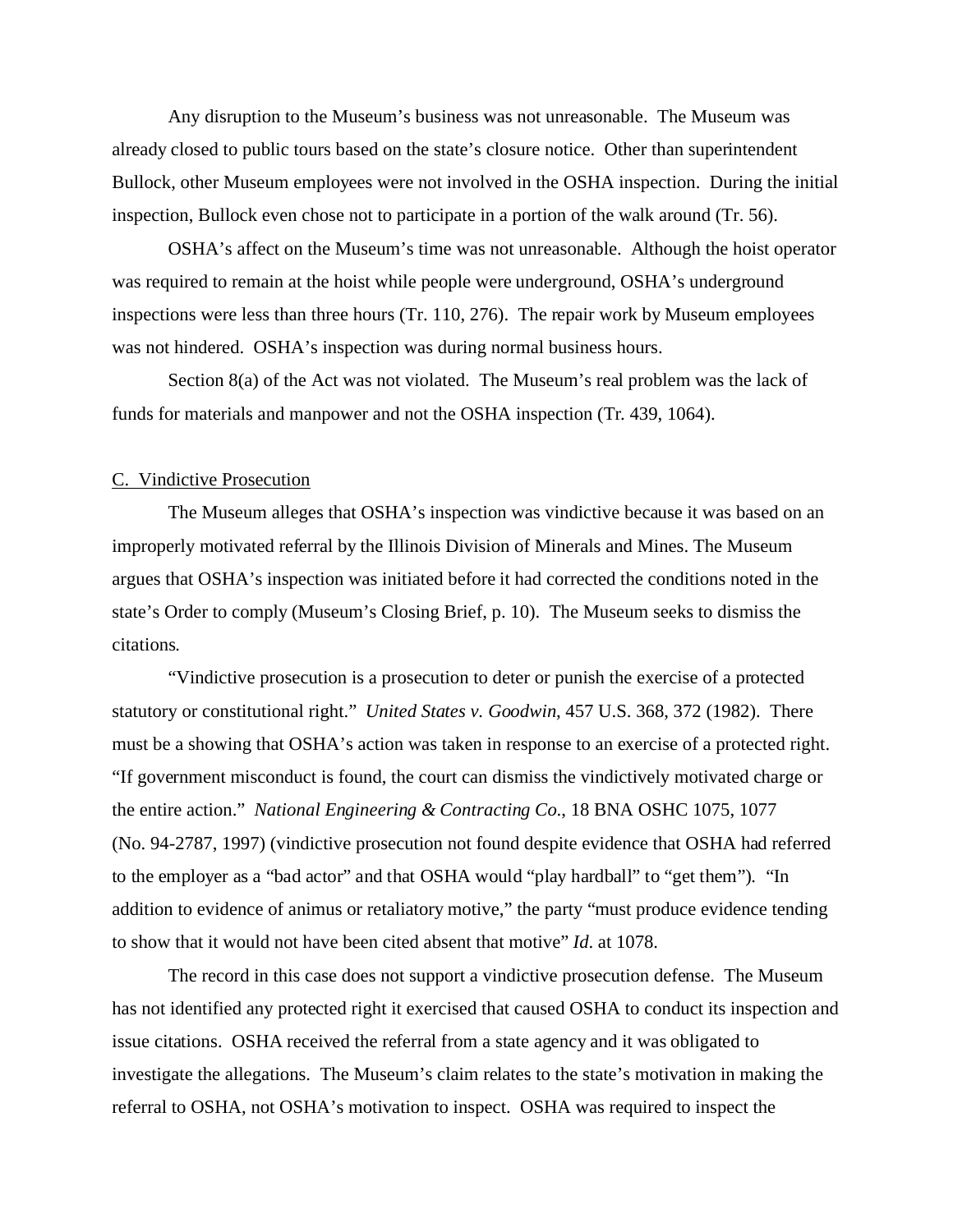Museum based on information of possible safety and health violations. Even an improperly motivated complaint is not in itself sufficient grounds for invalidating the inspection. *Quality Stamping Products*, 7 BNA 1285, 1287 (No. 78-235, 1979).

The Museum was repeatedly inspected by state mine inspectors and visited by state auditors, state police and the Governor's office. Such state activity was not caused by OSHA. Until the referral, there is no showing that OSHA was even aware of the Museum's activity. There had been no previous OSHA inspections.

OSHA's decision to inspect and prosecute was based upon normal factors ordinarily considered in determining the proper course to pursue. *National Engineering,* 18 BNA at 1079. For the most part, the conditions cited by OSHA, including the failure to inspect the seals in their entirety and inadequate roof support, are undisputed. The record from the inspection supports a *prima facie* showing of violative conditions.

#### Alleged Violations

#### Serious Citation No. 1

# Item 1 - Inadequate Inspections of Seals and Air Course

The citation alleges that the Museum did not examine and inspect in their entirety the northeast, east, and west intake air courses and 57 of the concrete seals. The alleged violation is cited under §  $5(a)(1)$  of the Act. Section  $5(a)(1)$ , referred to as the General Duty Clause, requires an employer to furnish employment and a place of employment which is free from recognized hazards that may cause or is likely to cause death or serious physical harm to employees.

To establish a violation of  $\S$  5(a)(1), the Secretary must prove that (1) there was an activity or condition in the employer's workplace that constituted a hazard to employees, (2) either the cited employer or its industry recognized that the condition or activity was hazardous, (3) the hazard was causing or likely to cause death or serious physical harm, and (4) there were feasible means to eliminate the hazard or materially reduce it. *Waldon Healthcare Ctr*., 16 BNA OSHC 1052, 1058 (No. 89-2804, 1993).

"The general duty clause, while intended to protect employees from hazards that have yet to be addressed by standards, is not intended to replace standards as an enforcement mechanism." *Waldon Healthcare Ctr*., 16 BNA OSHC at 1060. There are no specific OSHA standards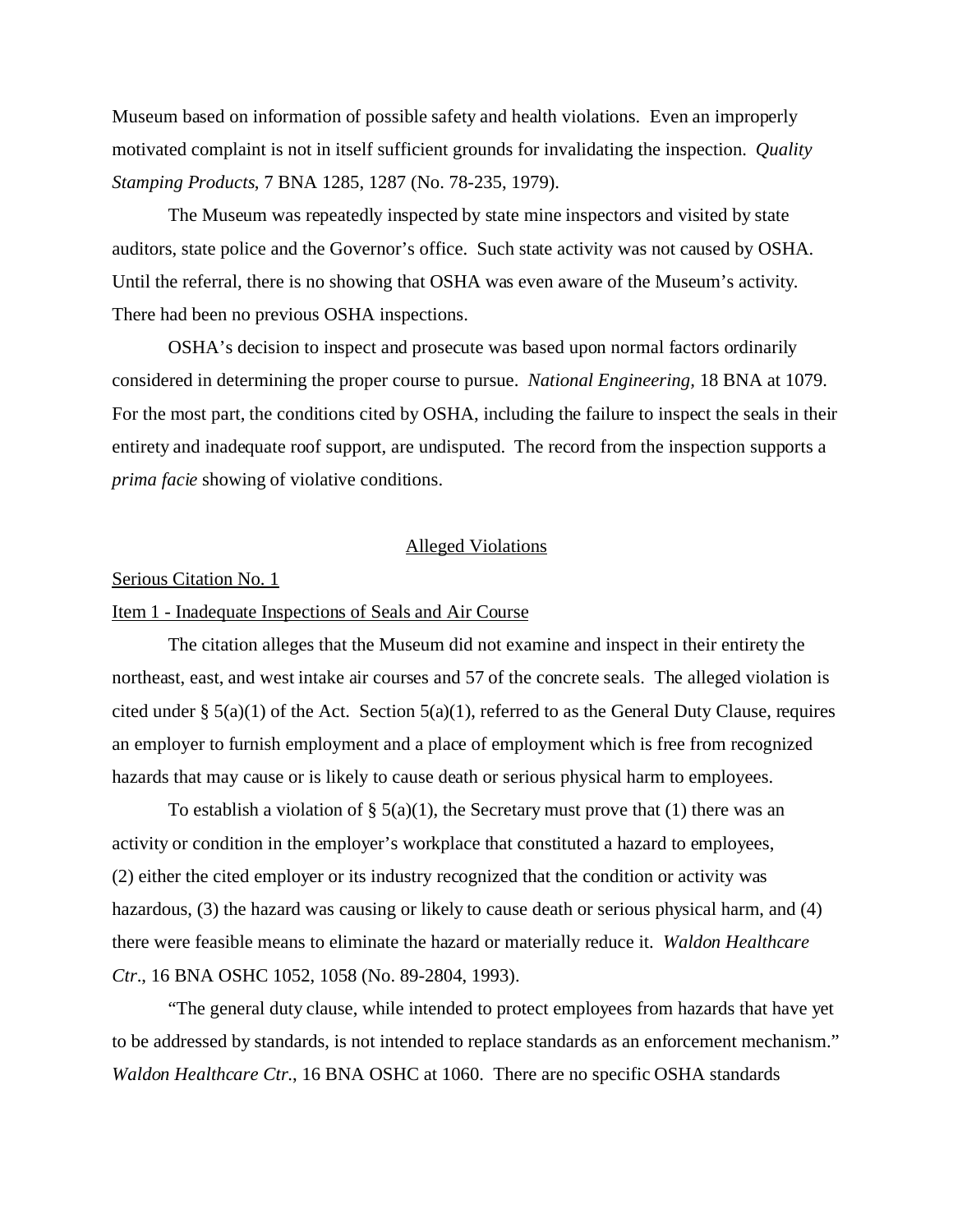involving inspections and examinations of air intake courses and concrete seals in an underground mine (Tr. 1208). Citing the General Duty Clause was appropriate in this case.

The Museum's underground ventilation involved dual intake air courses. Fresh air from outside the mine was drawn through a predetermined course of tunnels in the mine and then returned to the outside (Tr. 256, 515-516). One air course ventilated the perimeter tunnels in front of the concrete seals. A separate air course circulated air through the interior tour area (Tr. 102, 625, 813, 1065).

Fresh air was drawn in through "A" and "B" shafts and exhausted out the "B" shaft (Tr. 129, 1119). A wall in the middle of the "B" shaft allowed fresh air to be drawn down one side and bad air to be exhausted from the other side (Tr. 517). A large exhaust fan, located above "B" shaft, was used to draw fresh air down "A" shaft and the other side of "B" shaft (Tr. 815, 865). For perimeter ventilation, fresh air was drawn down the "A" shaft,<sup>8</sup> circulated through the tunnels in front of the concrete seals, and exhausted out the "B" shaft (Tr. 92, 132, 256-257, 516, 521, 637, 1087). For interior ventilation, fresh air was drawn down the intake side of "B" shaft, circulated throughout the tour area, and exhausted through the upcast side of "B" shaft (Tr. 521, 813).

The Museum agrees that at the time of OSHA's inspection, it was not inspecting in its entirety the perimeter air course and all of the concrete seals. Employees were unable to visually inspect at least 40 seals and could not walk the perimeter air course (Tr. 1086). Such inspections and examinations were not possible because of the inadequate roof support in many of the passageways. Instead, the Museum performed air monitoring at designated checkpoints to verify the proper functioning of the air course (Tr. 640, 1024). The Museum's air monitoring results were maintained in a logbook at the facility and were available to OSHA (Tr. 100, 256). Eventually, the Museum contemplated placing new seals in closer to the tour area; thus reducing the ventilation area it had to examine (Tr. 103, 958, 1027).

By failing to physically inspect all of the seals and the perimeter air course, the Secretary is concerned that disruptions in air circulation and unexpected accumulations of water, methane gas or bad air (oxygen deficient atmosphere) around the seals could not be detected and corrected (Tr. 814-815). The purpose of a ventilation system is to allow fresh air to dilute and replace

 $8$  "A" shaft also had a skip hoist and was the emergency escape route (Tr. 57-58).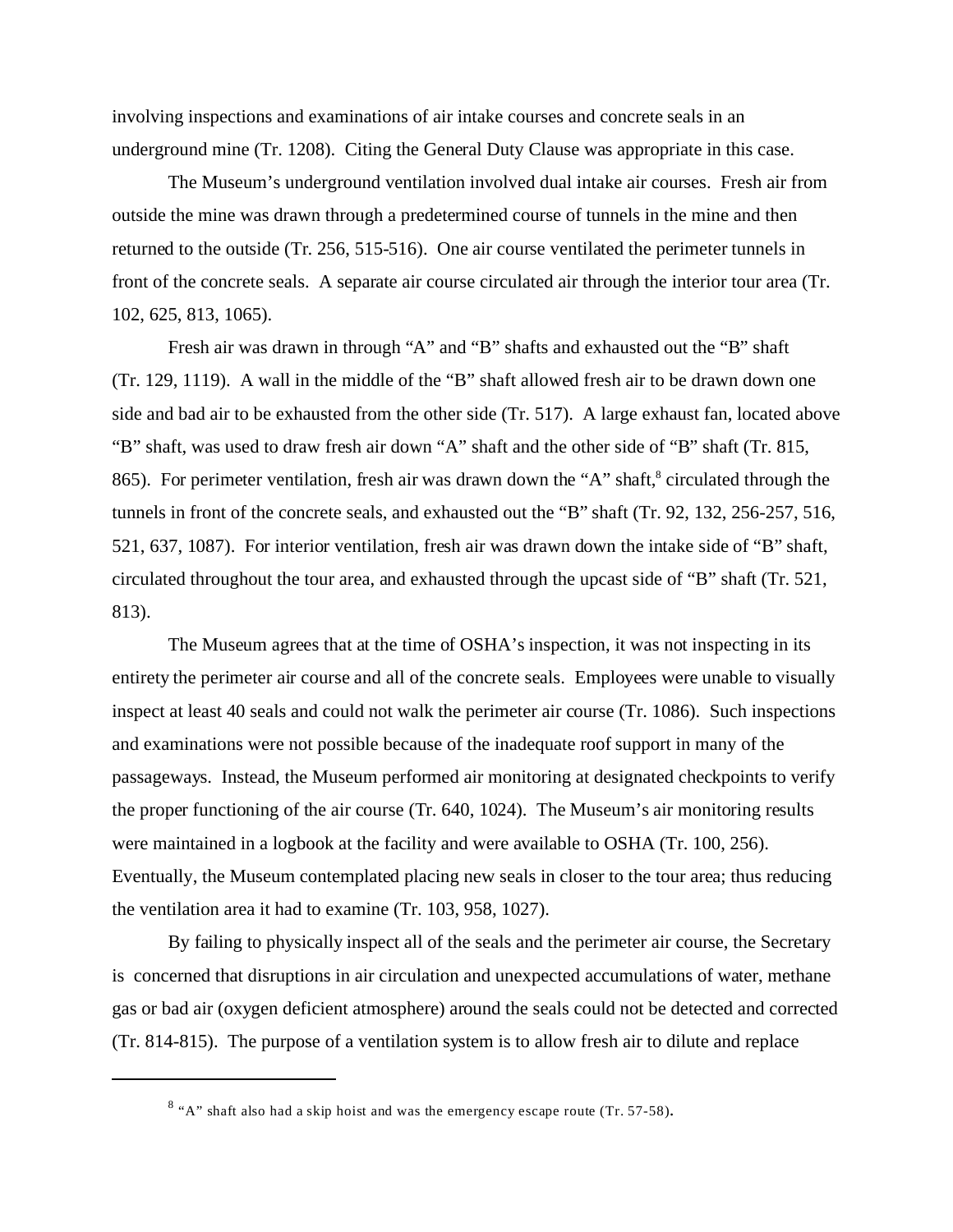accumulations of bad air and gases such as methane (Tr. 811). The Secretary argues that physical examinations are necessary to verify the adequacy of the ventilation system and the integrity of the seals.

The potential for disruptions in the perimeter air course existed. Dr. Ledvina testified that there had been at least one major roof fall during the Museum's operation and 19 other major roof falls during the history of the mine (Tr. 1487-1488). The underground map identifies the location of 22 roof falls (Exh. C-2; Tr. 895). Superintendent Bullock testified that there were 30 roof falls<sup>9</sup> (Tr. 1057). In addition to actual roof falls, the record indicates numerous areas of unsupported or inadequately supported roof.

The record also shows that there was a potential for problems around the seals, including accumulations of methane gas and water. Mines in Illinois, including mine #25, are generally considered "gassy mines" (Tr. 548, 1138). Dr. Ledvina considered "mine #25 above average" in methane gas (Tr. 1142-1143). According to state inspector Odle, the concentration of methane gas behind the seals could be approximately as high as 45 percent, which is not uncommon in old coal mines (Tr. 545). The explosive level of methane gas is between 5 and 15 percent (Tr. 547, 1141). Dr. Ledvina testified that any time the methane level approached 1 percent in front of the seals, "it's time to take immediate corrective action" (Tr. 1141). He stated that during the three years as a museum, there were 3, "possibly 5," occasions when the concentration of methane gas was near or above one percent inside the Museum area. The problem occurred generally when there was low outside barometric pressure (Tr. 1141). State mine inspector Odle testified that in 1998 he detected a level of methane gas exceeding 1 percent at the northeast seal (Tr. 546). He described another incident when the level exceeded 5 percent (Tr. 546-547).

In addition to methane gas, the record reflects accumulations of water in the mine. Water can affect the integrity of the concrete seals. State mine inspector Odle first reported water at the seals on October 21, 1998 (Exh. R-10). In his report dated December 1, 1998, he found water accumulations in front of the #17 and #18 seals in the north which prevented visual examinations of the seals. He noted that the water was possibly destroying the seals. The Museum was

 $^{9}$ According to MSHA inspector Gary Odum, 10 roof falls is a considerable amount but "probably not unlikely. Thirty [roof falls] is probably too many. It's an excessive amount" (Tr. 892).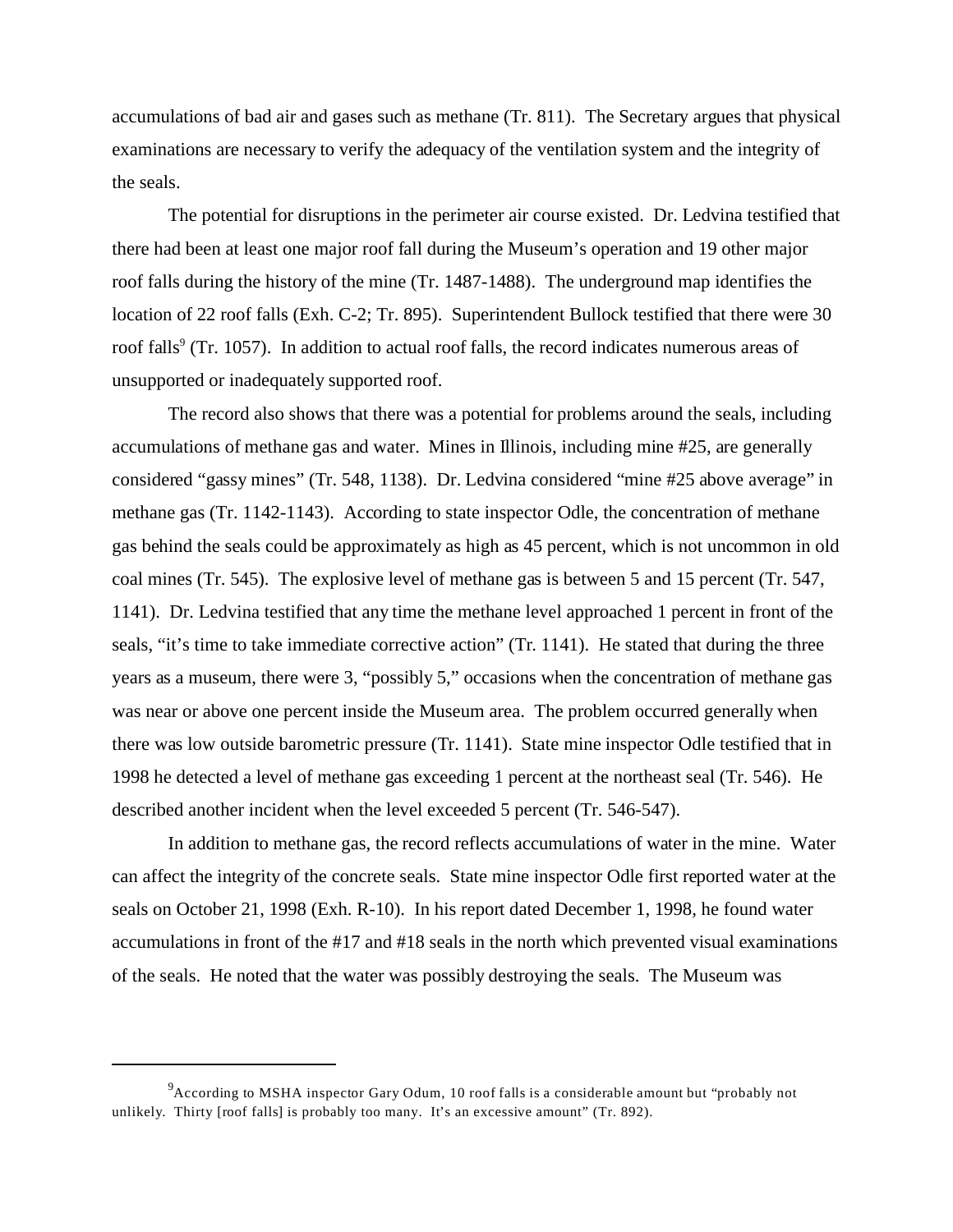directed to pump out the water by January 2, 1999 (Exh. C-33). He also noted water accumulations on September 14, 1999, and October 1, 1999 (Exh. R-10).

A hazard may be recognized by either the individual employer itself or its industry. A hazard is deemed "recognized" when the potential danger of a condition or activity is either actually known to the particular employer or generally known in the industry. *Pepperidge Farm Inc*., 17 BNA OSHC 1993 (No. 89-0265, 1997). In this case, the Museum knew of the hazards associated with accumulations of methane gas and water and the need to visually inspect the air course and seals. Based on their previous coal mining experience, Dr. Ledvina and superintendent Bullock acknowledged the need to inspect the seals and air courses (Tr. 1087, 1136). The Museum's own plan noted that inspections were required (Exh. C-38).

The hazards were also recognized by the coal mining industry. MSHA and state mining regulations direct mine operators to examine seals and air courses (Tr. 808-809).

MSHA regulations at 30 C.F.R. § 75.364(b) requires examinations for hazardous conditions at least every 7 days in at least one entry of each intake air course, return air course, and seal. Section 75.364(b)(4) provides for examinations "[a]t each seal along return and bleeder air courses<sup>10</sup> and at each seal along intake air courses not examined under § 75.360(b)(5)."

The Illinois Coal Mining Act requires at § 6.04 examinations of working places in gassy mines:

> When the mine is to be operated he [examiner] shall examine the prescribed working places of such mine within 4 hours before any workers in such shift, other than the examiner or the examiners designated by the Mine Manager to make the examination, enter the underground areas of the mine. Examine every working place in the mine and make test therein with a permissible flame safety lamp for accumulation of methane and oxygen deficiency in the air therein; examine seals and doors to determine whether they are functioning properly; inspect and test the roof, face and rib conditions in the working areas and on active roadways and travelways; inspect active roadways, travelways, approaches to abandoned working and accessible falls in active sections for explosive gas and other hazards; and inspect to determine whether the air in each split is traveling in its proper course and in normal volume (Exh. C-32).

 $10$ Witnesses described the Museum's ventilation system as a bleeder air course which is used to ventilate worked out mine areas (Tr. 638, 876, 1121).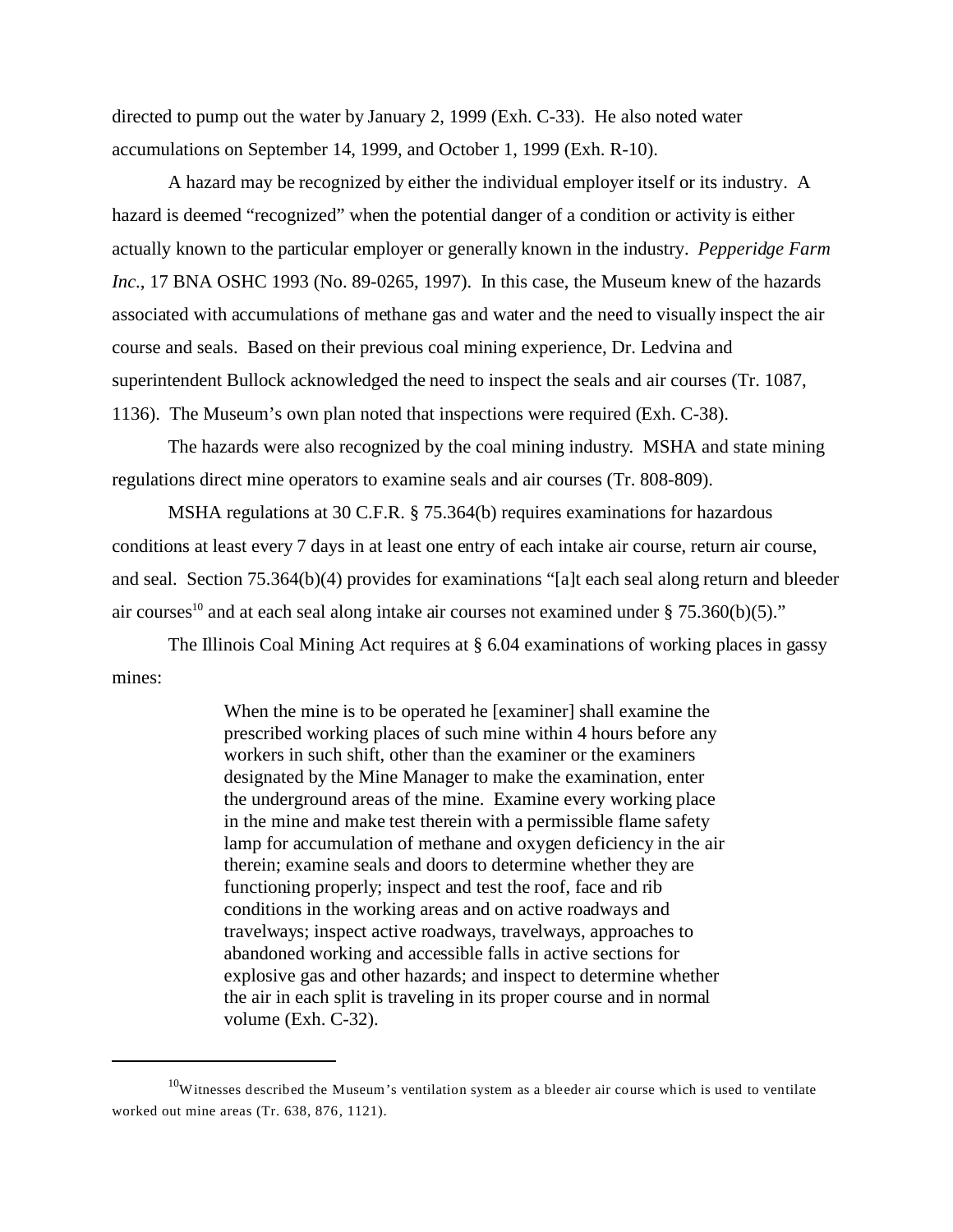The same examination is expected for non-coal producing shifts, except if the work is expected to be done on the immediate shaft bottom. *See* § 6.04(A)(2).

Regulations applicable to operating coal mines are also indicative of the hazards in a mine museum (Tr. 477, 968-969). Dr. Ledvina recognized that the dangers of a coal mine were also present at the Museum (Tr. 38). The hazards caused by disruptions in air flow and the affects on seal integrity are the same whether in an operating coal mine or in a mine used for public tours. The hazards are recognized.

In order to prevail with a  $\S$  5(a)(1) violation, the Secretary must also show that the hazards were causing or likely to cause death or serious physical harm, and there were feasible means to eliminate the hazards or materially reduce them. *See Fluor Constructors International, Inc*., 17 BNA OSHC 1947 (No. 92-2342, 1997). The Secretary must show that the abatement measure would reduce the risk of severe injury from the hazard. The proposed abatement is judged by what a reasonable person familiar with the conditions of the industry would have instituted. *Pratt & Whitney Aircraft v. Secretary of Labor*, 649 F.2d 96, 106 (2d Cir. 1980).

As recommended abatement, the Secretary's citation directs the Museum to perform the inspections and examinations in their entirety. However, the Secretary acknowledges that such inspections could not be performed until the Museum corrected the inadequate roof support throughout the mine, which is the basis for the Secretary's willful citation (Secretary's Post-Hearing Brief, pp. 33, 35; Tr. 90, 107, 253). By allowing the Museum to first support the roof, the Secretary recognizes that the abatement of making complete inspections was not feasible under the circumstances of this case. Otherwise, the Museum was placed in a "Catch-22" situation.<sup>11</sup>

According to the Museum, the seals were not checked after September 30, 1999, because of the state's Order to comply (Tr. 1022, 1492). Pursuant to agreement with state mine inspector Odle, the Museum was permitted to inspect as close as possible to the seals and do air monitoring at checkpoints to ensure no disruptions and proper ventilation (Tr. 511, 640). The Secretary does not dispute that the Museum was performing spot air monitoring. There is no evidence of actual disruptions in air flow or damage to the seals. To reduce the hazard, vent

 $11$ The Museum could not perform complete inspections because of the roof and it could not fix the roof because of the lack of complete inspections.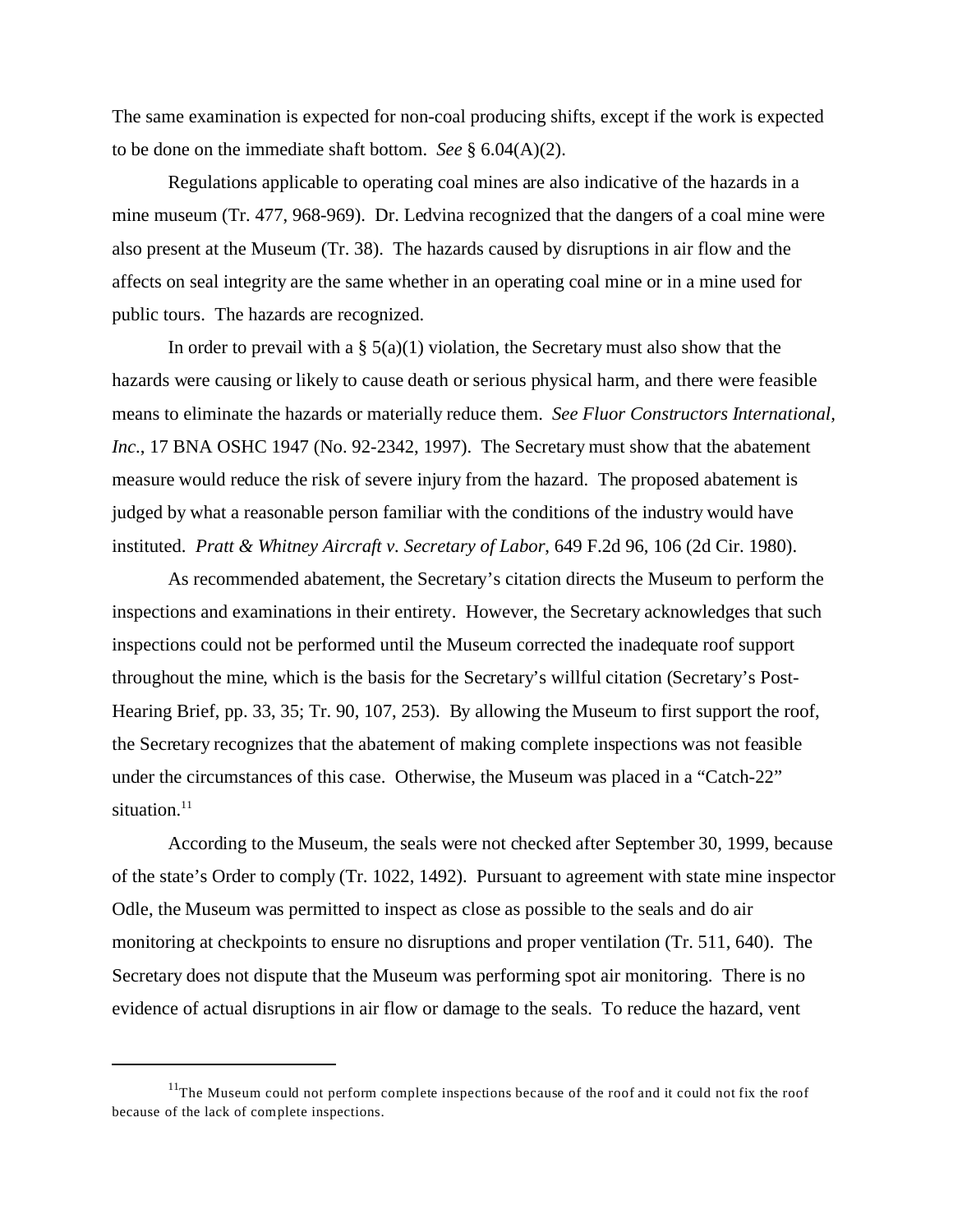pipes in the seals were opened to relieve water build-up behind the seals and equalize the gas pressure (Tr. 623-624, 1061). The Illinois Coal Mine Act provides exceptions for inspections of less than the entirety (Tr. 508, 727, 728, 732). State inspector Odle testified that exception to such inspections was provided as common practice by Illinois in cases where a seal becomes inaccessible (Tr. 508-509). Odle authorized the exception to the Museum in order to repair the roof support. MSHA inspector Odum testified that MSHA also recognized exceptions to visually examining seals on rare occasions (Tr. 809-810).

State mine inspector Odle testified that based on his air monitoring, he detected no problems with the Museum's ventilation system (Tr. 729). He found the air courses functioning properly from September 1, 1999, through November 29, 1999 (Tr. 524). On September 14, 1999, inspector Odle did cite in his monthly inspection report the Museum's failure to examine the seals and air courses (Exh. R-10). However, Dr. Ledvina immediately responded to Odle that the examinations were conducted but not recorded. State inspector Odle testified that he never found explosive levels of methane around the seals and was not aware of a seal rupture or failure (Tr. 645). Also, OSHA's air monitoring failed to record any level of methane gas or detect disruptions in the air flow (Tr. 260).

The alleged violation of  $\S$  5(a)(1) is not established.

## Item 3 - Unprotected Light Bulbs in Tour Area

The citation alleges that unprotected incandescent light bulbs and electrical circuits in the tour area were not safe for Class II, Division 2, hazardous locations. Section  $1910.307(b)^{12}$ provides that:

> Equipment, wiring methods, and installations of equipment in hazardous (classified) locations are to be intrinsically safe or

*Atlantic Battery Co.,* 16 BNA OSHC 2131, 2138 (No. 90-1747, 1994).

 $12$ The Secretary has the burden of proving a violation.

In order to establish a violation of an occupational safety or health standard, the Secretary has the burden of proving: (a) the applicability of the cited standard, (b) the employer's noncompliance with the standard's terms, (c) employee access to the violative conditions, and (d) the employer's actual or constructive knowledge of the violation (*i.e.,* the employer either knew or, with the exercise of reasonable diligence could have known, of the violative conditions).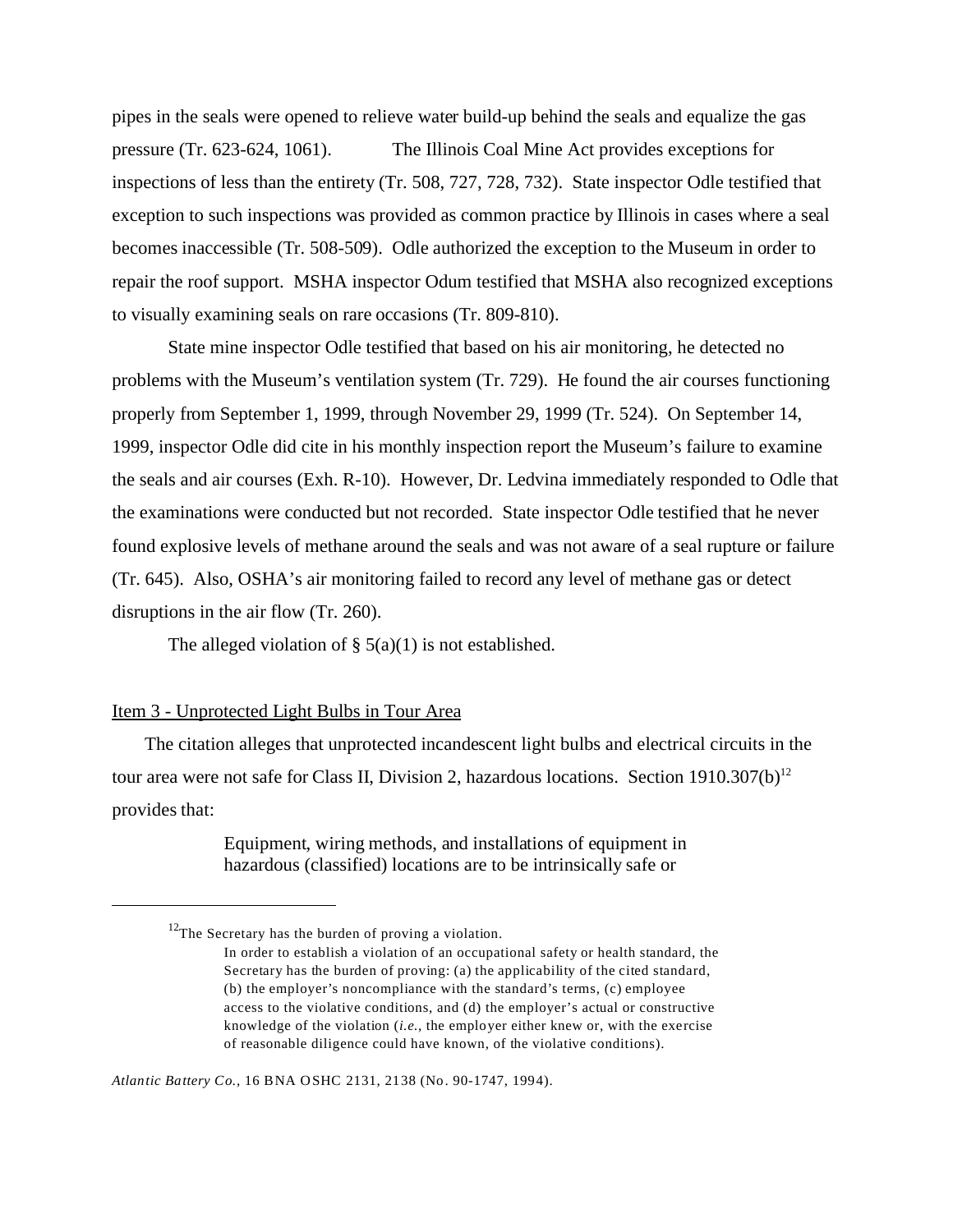approved for the hazardous (classified) location, or safe for the hazardous (classified) location.

Under § 1910.399 definitions, Class II, Division 2, is a location in which:

(a) combustible dust will not normally be in suspension in the air in quantities sufficient to produce explosive or ignitible mixtures, and dust accumulations are normally insufficient to interfere with the normal operation of electrical equipment or other apparatus; or (b) dust may be in suspension in the air as a result of infrequent malfunctioning of handling or processing equipment, and dust accumulations resulting therefrom may be ignitible by abnormal operation or failure of electrical equipment or other apparatus.

Throughout the tour area and along the travelway to "A" shaft, the walkway for tourists was a 4-foot wide mat on the ground. Chain link or wire mesh was secured to the roof to prevent falling dirt or rocks. On both sides of the walkway, rope mesh was used as hand rails. Lights consisting of incandescent 100-watt light bulbs were hung outside the walkway along one side. The light bulbs were spaced approximately 12 feet apart and hung one foot below the roof. There were hundreds of light bulbs in the tour area. The light bulbs were not enclosed or otherwise protected. Flexible romax cable which was not inside metal conduit connected the light bulbs (Exhs. C-29, C-30; Tr. 57, 262, 340, 345-346, 380, 475, 500, 951, 967-968, 1043- 1044, 1046, 1049).

OSHA classified the tour area as Class II, Division 2, because of the potential for combustible methane gas or coal dust (Tr. 260, 340, 342). As discussed, coal mines in Illinois are considered "gassy" and methane gas has been detected at mine #25. However, there is no showing that methane gas was ever detected in the tour area (Tr. 1053, 1149). The methane gas detected by state inspector Odle in 1998 was at the northeast seal (Tr. 545-546). The Museum also has never detected methane gas in the tour area (Tr. 1066). During its inspection, OSHA did not find methane gas (Tr. 260, 263, 944).

The Secretary also was concerned for combustible levels of coal dust if there was a roof fall (Tr. 340-341). The record shows that roof falls have occurred at mine #25. Dr. Ledvina acknowledged at least one major roof fall during the Museum's operation (Tr. 1487-1488). Where the roof fall occurred was not identified. Although coal was all around the tour area, OSHA did not monitor for coal dust (Tr, 261, 373).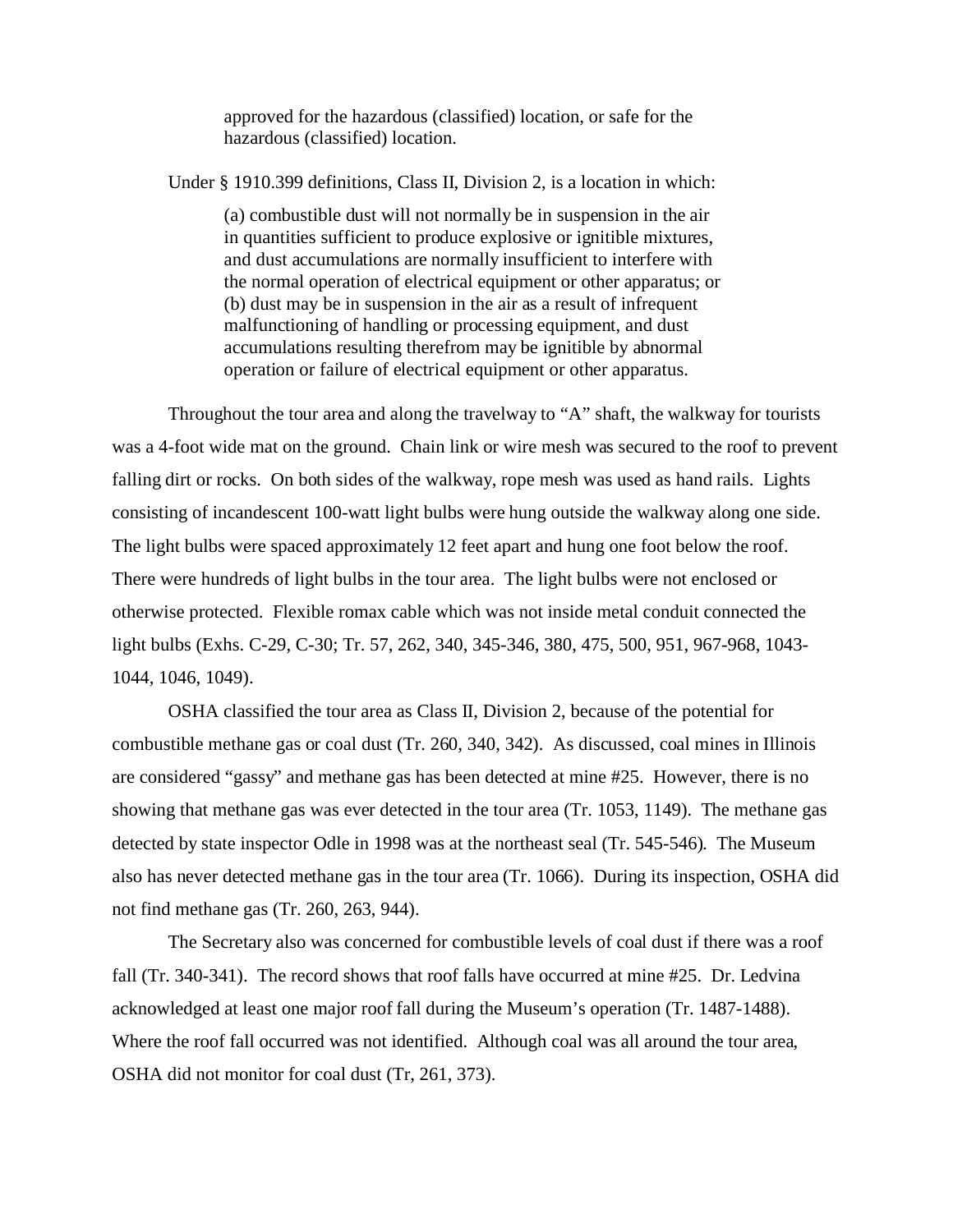A Class II, Division 2, hazardous location is based on the potential suspension of combustible dust, not gases such as methane. Also, with the Museum's dual ventilation system, there is no showing of potential methane gas in the tour area. The perimeter air course was designed to remove the methane gas without affecting the tour area (Tr. 582, 639). There was no showing of methane gas or the potential in the tour area.

With regard to coal dust, the record also does not show the potential for the suspension of coal dust in the tour area. The Secretary failed to establish the combustible level of coal dust and show that it was potentially explosive because of unprotected light bulbs. As described by OSHA, coal dust may be ignitable but is not a source of ignition (Tr. 261). The coal dust in mine #25 was not airborne (Tr. 340). OSHA and state mine inspector Odle performed no air monitoring for coal dust (Tr. 261, 373, 622).

The Museum's lighting system was approved by state inspector Odle (Tr. 1063). He did not consider the light bulbs a hazard after at least 36 inspections of the mine. The lights complied with the Illinois Coal Mining Act (Tr. 587, 727). Odle, who has 16 years of coal mining experience, has worked as a state coal mine inspector for 11 years enforcing mine safety standards. He has made over 2,000 mine safety inspections in Illinois (Tr. 489, 490, 492). Based on his experience, Odle opined that "coal dust ignitions were not likely" (Tr. 622). He never detected any problems with the lights (Exh. R-10; Tr. 1063). Because of dampness in the mine, there was an absence of "float dust" (Tr. 622). Superintendent Bullock testified that "mine 25 did not produce float dust" (Tr. 1052). Also, according to MSHA inspector Odum, FMSHA allows bare light bulbs in track mines. *See* 30 C.F.R. § 75.522.1(a) (Tr. 940-941).

OSHA inspector Leland Darrow, who recommended the citation, was in the mine for less than three hours, which was his total underground coal mine experience (Tr. 274, 350-351). CO Darrow did not know if coal dust would explode if subjected to an ignition source. He performed no tests or sampling to determine if sufficient suspended coal dust was potentially present in the mine (Tr. 373).

MSHA inspector Odum, who accompanied OSHA, identified the hazard of light bulbs was from an employee or machinery inadvertently hitting bulbs and damaging them (Tr. 828- 829). He did not identify as a hazard the potential suspension of coal dust. Also, the lights were not subject to employee activity. The lights were located several feet off the walkway. There is no showing that the light bulbs were broken by employees or equipment.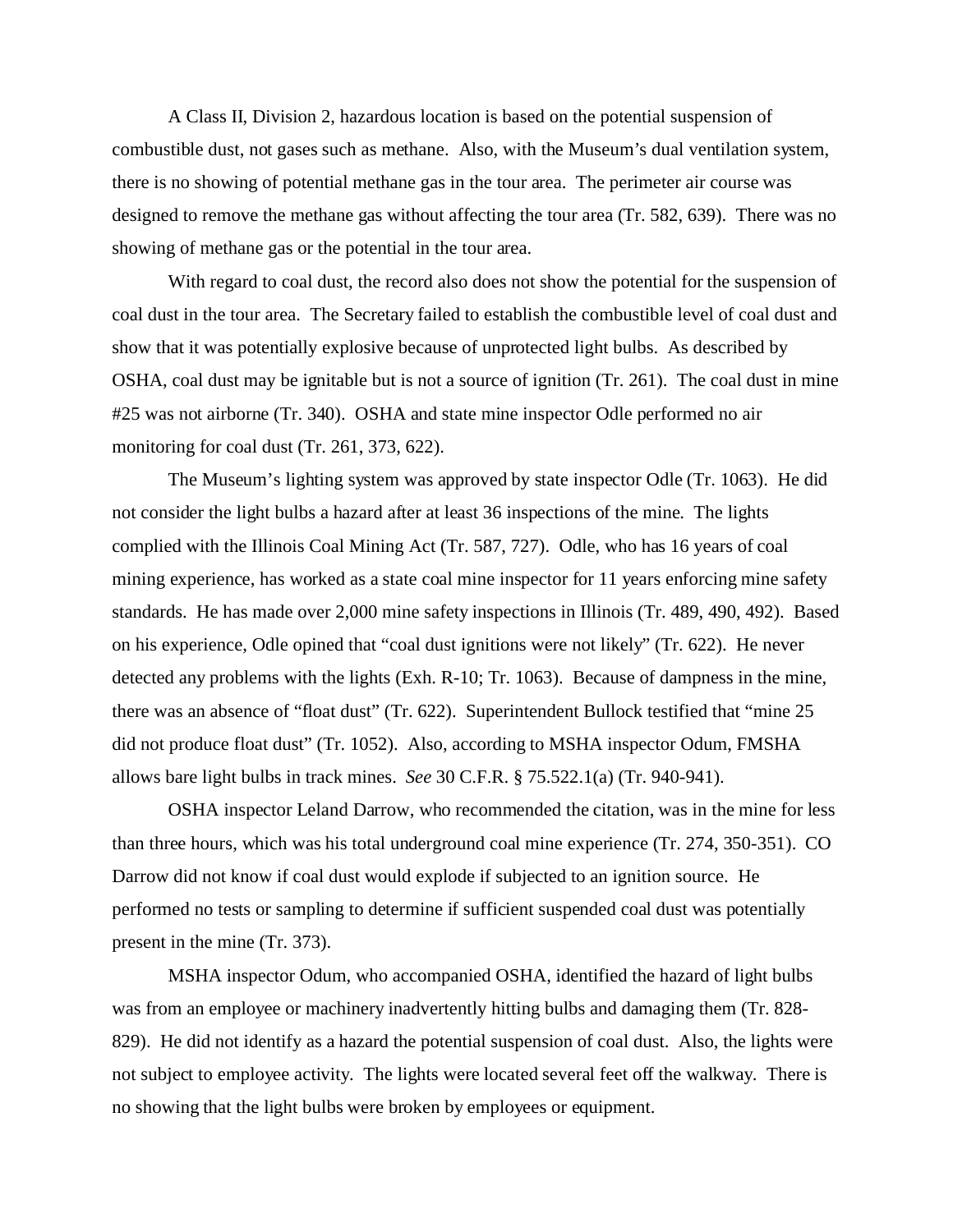A violation of § 1910.307(b) is not established.

## Willful Citation No. 2

## Item 1 - Unsupported/Inadequate Roof Support

The citation alleges that the roof was unsupported or inadequately supported along the Main East Travel Way and the Main East Entry. The Secretary alleges a violation of the General Duty Clause at  $\S$  5(a)(1) of the Act.

The roof support system at mine  $#25$  was primarily by roof bolts.<sup>13</sup> The steel bolts are approximately six feet long. Using a roof bolting machine, the bolts with a 6-inch square bearing plate are screwed tight up against the roof. There were thousands of bolt installations at the mine, many dating to the opening of the mine (Tr. 527-528, 707, 787, 1033, 1082).

There is no dispute that the mine roof in many areas was unsupported (no bolts or other support) or inadequately supported (bearing plate not tight against roof or missing). The Museum recognized that in many locations the roof support system was inadequate (Tr. 67, 84). The Museum's map of the underground mine identifies 17 areas of unsupported roof (Exh. C-2; Tr. 895). Also, the map identifies 22 locations of roof falls (Exh. C-2; Tr. 895). Superintendent Bullock testified that there was one "massive roof fall right before we shut down" and one smaller fall (Tr. 1055). He estimated that there were a total of 30 roof falls (Tr. 1057). Most of the roof falls occurred prior to the Museum's acquisition (Tr. 1487-1488). MSHA inspector Mark Odum testified that on October 20, 1999, the inspection team was unable to examine the seals because of a roof fall in the travelway (Tr. 782).

The record establishes that the inadequate roof support in various areas of the mine was a recognized hazard. State inspector Odle first noted the problem with unsupported roof in his inspection of August 7, 1998 (Exh. R-10). Also, he found during his inspection of September 20, 1999, that the Museum had not corrected the roof support problem in the tour area cited in a July 9 inspection (Exhs. C-9, C-10). On August 7, 1998, October 2, 1998, and November 19, 1998, Odle noted that additional roof support was needed in various locations (Exhs. C-12, C-13, C-14). Copies of Odle's inspection reports were given to the Museum. Superintendent Bullock

 $^{13}$ In addition to roof bolts, other roof support systems included placing timbers or a crib (Exhs. C-25, C-28; Tr. 90, 283, 312-313, 793, 797, 803).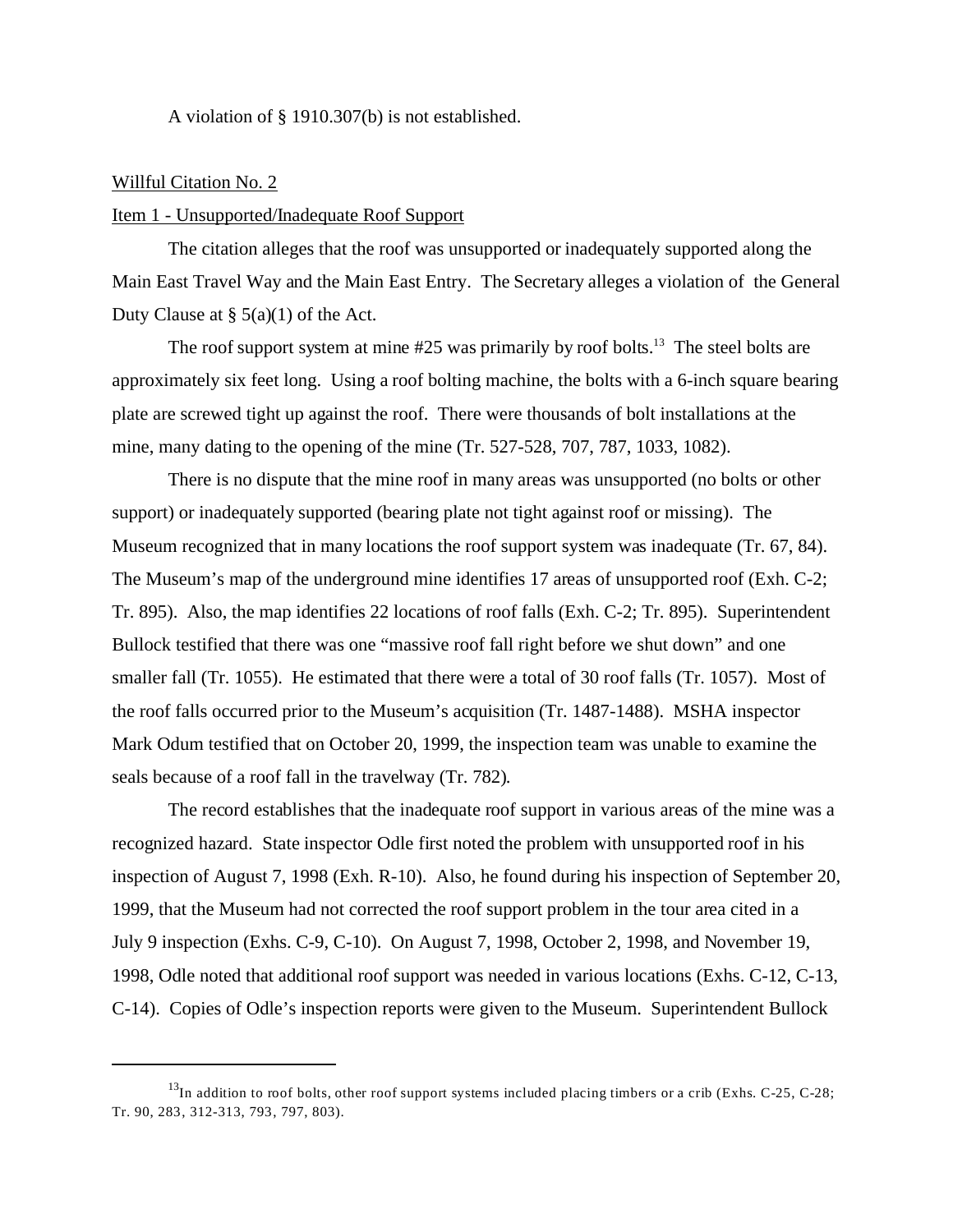admitted that if the Museum had the money, it would have re-bolted "every bit of the mine" (Tr. 1063-1064).

The photographs taken during OSHA's inspection show areas of missing bolts, missing plates and where the roof had sloughed<sup>14</sup> from under the plate, eliminating contact with the roof (Exhs. C-18 through C-30; Tr. 77, 83-84, 709-710). When the bearing plate is missing or not in contact with the roof, the roof is not adequately supported (Tr. 286, 295, 789). The photographs show bearing plates more than one foot below the roof (Exh. C-18; Tr. 288-289). Also, the roof bolts are shown spaced more than 5 feet apart (Tr. 301, 306). Although providing some support, it is undisputed that such bolts no longer provided adequate roof support (Tr. 77, 715, 729, 786). MSHA inspector Odum opined that the roof bolts had become ineffective or had been dislodged from the roof because of deterioration of the roof over time (Tr. 783-784, 786).

MSHA regulations at 30 C.F.R. § 75.202 provide:

(a) The roof, face and ribs of areas where persons work or travel shall be supported or otherwise controlled to protect persons from hazards related to falls of the roof, face or ribs and coal or rock bursts.

(b) No person shall work or travel under unsupported roof unless in accordance with this subpart.

Employees' exposure to the inadequate roof support was likely to cause serious injury or death. During OSHA's inspection, Museum employees were underground attempting to repair the water pump and the roof bolter (Tr. 146-147, 403, 543). Although the Museum had employees underground to repair the roof support system, employees were observed working or passing through areas where the roof support was inadequate (Tr. 83, 146-147). Also, the areas of unsupported or inadequately supported roof were located where employees had to travel on a routine basis as part of their remediation activity (Tr. 67, 76, 971). In one instance, superintendent Bullock was observed under an area of unsupported roof (Exh. C-22; Tr. 303-305, 783).

Also, the Museum's roof control plan was the plan approved for the Old Ben Mine Company (Exh. C-38; Tr. 1002). The plan required roof bolts to be placed at 5-foot intervals (Tr.

<sup>&</sup>lt;sup>14</sup>This condition is also referred to as "rib rashing" or "spalling" (Tr. 301, 529).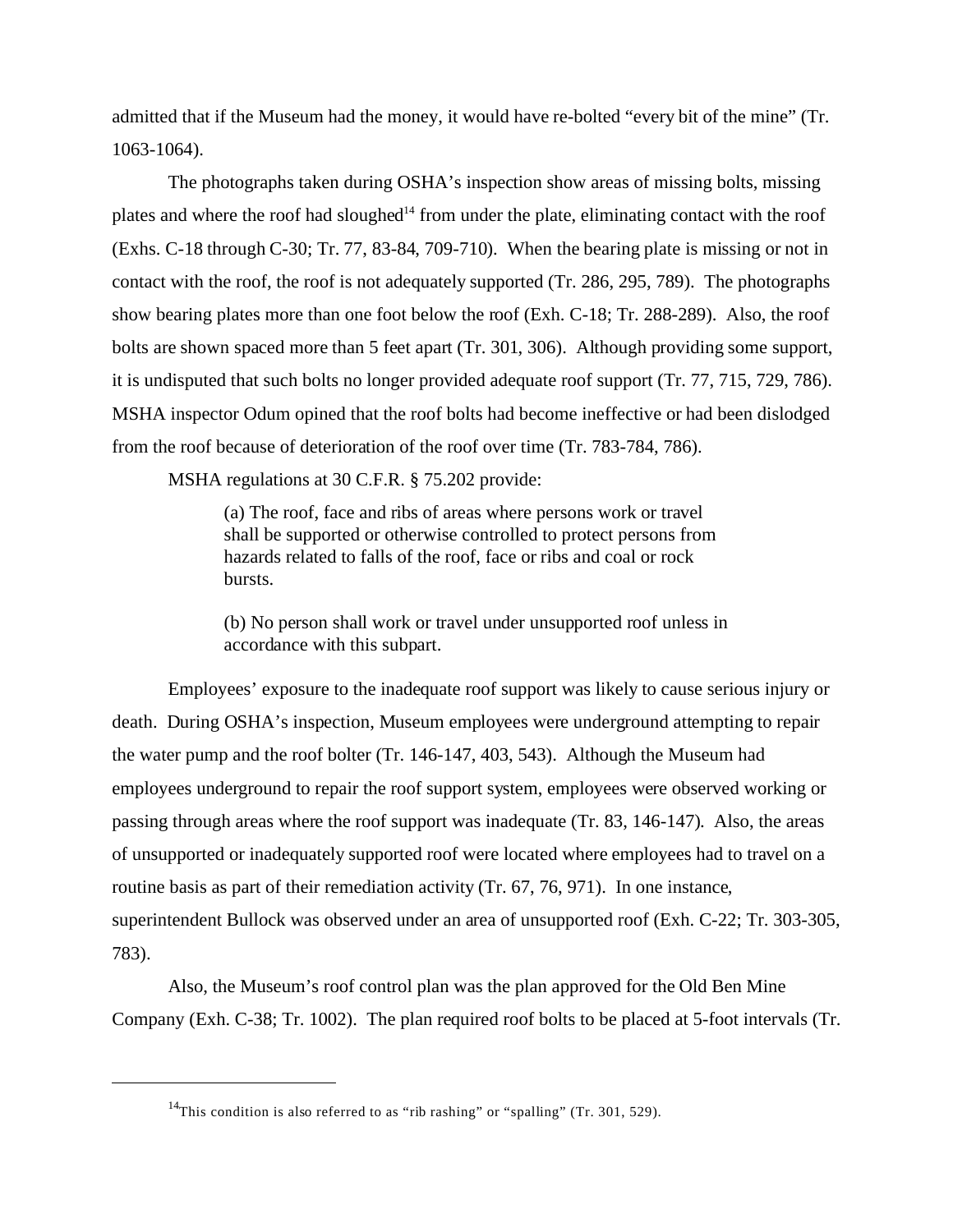283, 526-527, 533, 786). The Society of Mining Engineering handbook recommends that roof bolts not be installed any further than 5 feet apart (Tr. 785).

The Museum does not argue that the bolts could not be replaced or tightened. Abatement was feasible.

The record establishes a violation of  $\S$  5(a)(1).

### Willful Classification for Citation No. 2

The Secretary alleges the lack of adequate roof support in violation of  $\S$  5(a)(1) is willful. In order to be considered a willful violation, the violation must be shown to be "one committed with intentional knowing or voluntary disregard for the requirements of the Act, or with plain indifference to employee safety." *Conie Construction, Inc.*, 16 BNA OSHC 1870, 1872 (No. 92- 264, 1994). Willful violations require a "heightened awareness" of the relevant standard that demonstrates a voluntary or conscious disregard of its requirements or a plain indifference to employee safety. A showing of "malicious intent" or "venal motive" is not necessary. An employer's intentional disregard or plain indifference to its safety obligations can be established in various ways, including proof of prior citations or showing that an employer harbored a state of mind such that, if he were informed of the applicable requirements, he would not care. *Morrison-Knudsen Co./Yonkers Contracting Co.,* 16 BNA OSHC 1105, 1123 (No. 88-572, 1993).

In this case, the Museum's failure to adequately support the mine roof was not willful. It is undisputed that the Museum was aware the mine's roof was not adequately supported. However, the Museum had not previously been inspected by OSHA. By the time of OSHA's inspection four days later, the Museum was under a state closure Order dated September 27, 1999, and attempting to comply with the order's requirements, including adequately supporting the roof (Tr. 144).

Although previous state inspections had noted areas of inadequate roof support, the Museum was permitted to continue to operate, and it appears that the conditions noted were corrected. There is no showing prior to the state's closure action that the Museum refused to correct the conditions (Exhs. C-9 through C-16). Inspector Odle testified that he had discussed the roof support with the Museum on several occasions. However, he did not consider the lack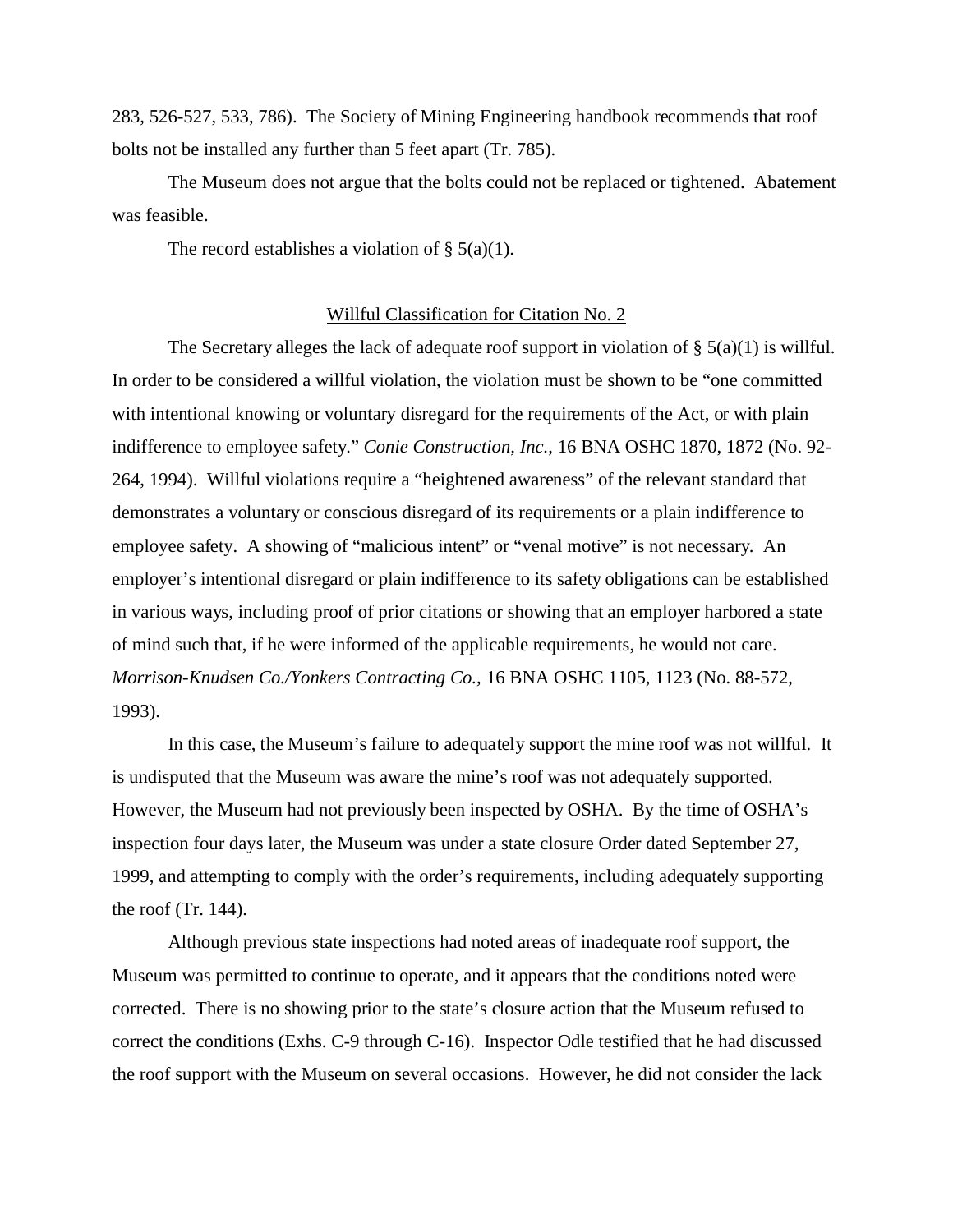of adequate roof support as intentional disregard by the Museum (Tr. 713). The Museum was attempting to make the corrections in good faith with the hope of reopening to the public.

Based on the record, the Museum's failure to adequately support the roof was due more to the lack of money and the Museum's confusion regarding the requirements of the various state and federal agencies rather than the Museum's intentional disregard or plain indifference toward employees' safety. Such circumstances in this case do not rise to the level of willful.

A violation is not willful if the employer has made a good faith attempt to correct the condition. The test of good faith for these purposes is objective--whether the employer's belief concerning a factual matter was reasonable under the circumstances. *General Motors Corp.*, *Electro-Motive Div.*, 14 BNA OSHC 2064 (Nos. 82-630, 84-731, 84-816, 1991). The Museum was attempting to comply with the state's Order when OSHA arrived. An employer can make a good faith effort to eliminate a hazard even though its efforts are not entirely effective or complete. *Valdak Corp*, 17 BNA OSHC 1135, 1139 (No. 93-239, 1995), *aff'd*. 73 F.3d 1455 (8th Cir. 1996).

### Penalty Consideration for Citation No. 2

The Commission is the final arbiter of penalties in all contested cases. In determining an appropriate penalty, the Commission is required to consider the size of the employer's business, history of previous violations, the employer's good faith, and the gravity of the violation. Gravity is the principal factor to be considered.

The Museum was a small employer with less than 10 employees. At the time of OSHA's inspection, the Museum had four employees working in the mine exposed to the unsupported roof. There was also three employees in the office (Tr. 1464). The Museum has no history of prior OSHA violations. The Museum is also entitled to good faith credit in that it was attempting to comply with the state's closure order.

A penalty of \$5,000 is reasonable for failing to adequately support the mine roof as required by  $\S$  5(a)(1). There were four employees exposed to the condition who were experienced miners (Tr. 725-726). The employees' exposure was incidental to their attempt to correct the inadequate roof support. During its existence, the Museum had no lost time injuries (Tr. 705).